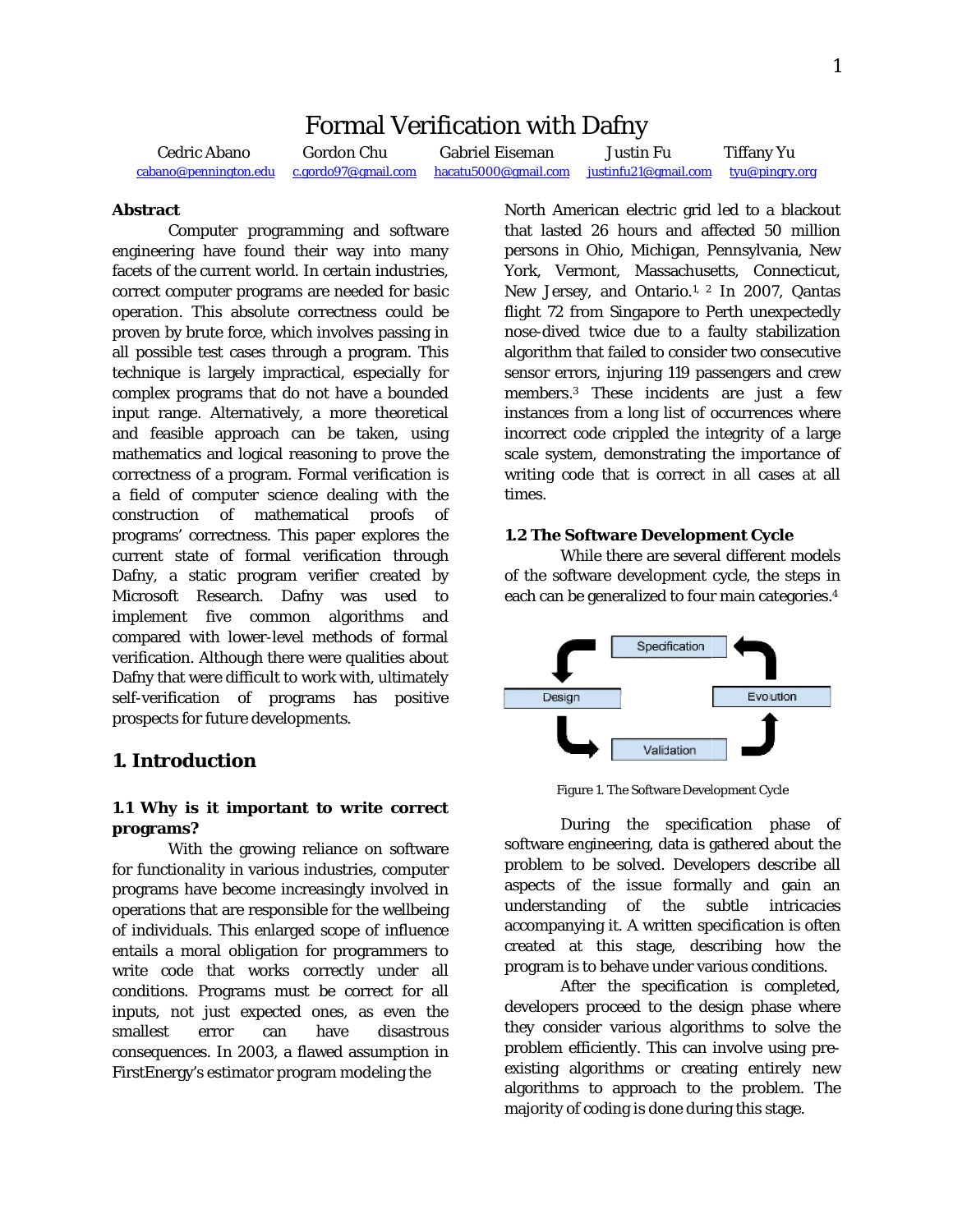Following the software design phase is the validation phase. During validation, developers write test code to ensure their program works. Such code usually consists of testing standard input and edge cases.

Once a program passes its validation tests, the development cycle is repeated in order to refine the program. The code is improved by repeatedly reevaluating its specification, design, and validation.

A final note on the software development cycle is that the model shown above is not discreet. These phases are loosely defined and occur on a continuum, commonly overlapping in the real world.

### **1.3 Limitations of Validation**

The primary component of the software development cycle this paper will scrutinize is validation. When writing tests, programmers often use ad hoc logic to convince themselves that their code is correct. It is not feasible to test all inputs for nontrivial programs, and thus validation tests usually check a limited number of cases meant to represent a sample of probable inputs. If a programmer's code passes these tests, they believe that their implementation is correct, even though there is insufficient evidence to make such a claim.

Furthermore, debugging, which is the process of fixing erroneous programs in order to satisfy its tests, is a time-consuming and costly process. Programmers spend as much as 49.9% of their time debugging their code, accounting for a total of \$156 billion worldwide.5

### **1.4 Formal Verification**

Various resources are funneled into writing correct programs, yet the standard method used in software development lacks mathematical rigor. An effort introduced to remedy this discrepancy is formal verification. Formal verification is a systematic approach to proving that a program is correct with regards to its specification.6 This paper will explore the methodology of formal verification and demonstrate its current capabilities in determining a program's correctness through a cutting-edge verification tool called Dafny.

## **2. Background**

Up to this point, the word "correct" has been used informally to describe programs. The following sections will develop a precise definition of correctness, building up the definition through the mathematical notation of propositional logic and employing it in Dafny.

**2.1 A Brief Introduction to Propositional Logic**

It is often difficult to know for certain, that a given algorithm is correct, especially if that algorithm is particularly lengthy. In this situation, mathematics provides some certainty in determining an algorithm's correctness, specifically with a branch of mathematics known as propositional logic.

Like all forms of logic, propositional logic concerns mathematical proofs. Propositional variables, or *atoms*, denoted by capital letters (A, B, X) represent true or false conditions and make up statements, or *formulae,* in propositional logic. More complex conditions are derived from these simple statements using relationships, or *connectors*, such as a disjunction, conjunction, negation, etc. (Figure 2).

| Conjunction: $A \wedge B$ denotes A AND B                      |
|----------------------------------------------------------------|
| Disjunction: A V B denotes A OR B                              |
| Negation: $\neg A$ denotes NOT A                               |
| Implication: $A \Rightarrow B$ denotes A IMPLIES B, equivalent |
| to $\neg A \vee B$                                             |
| ∀x denotes FOR ALL "X"                                         |
| Ex denotes There EXISTS a variable X                           |
| Figure 2. Notation of Propositional Logic                      |

The formulae created by these atoms and connectives can be evaluated, and the *truth value*s of these formulae, can be found by trivially following the relationships that the connectives state. In some cases, a truth table may be used to determine all possible truth values of a formula, given different combinations of truth states of each atom (Table 2).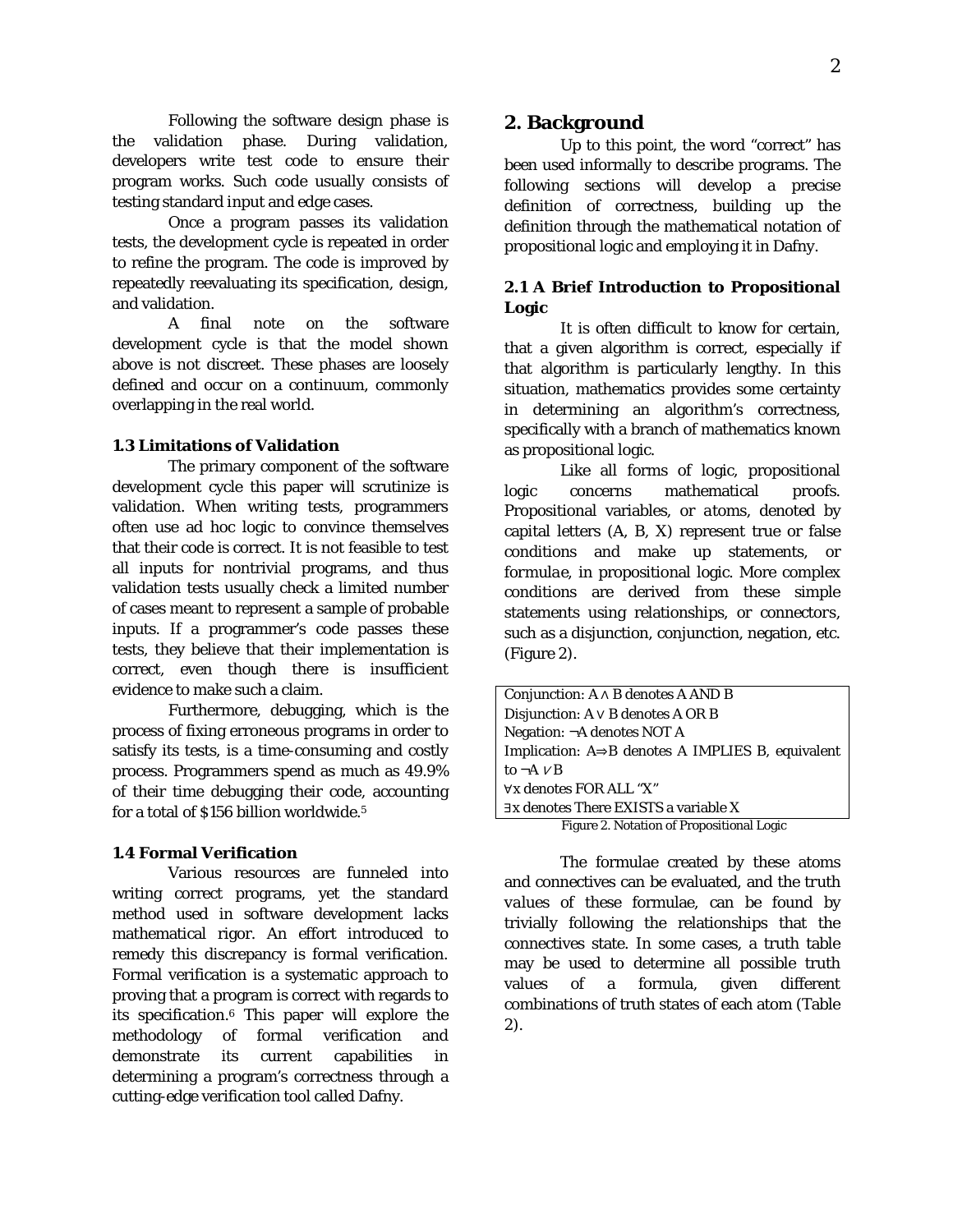| True is denoted with a 1<br>False is denoted with a O |   |  |       |                   |  |
|-------------------------------------------------------|---|--|-------|-------------------|--|
|                                                       | В |  | A • B | $A \Rightarrow B$ |  |
|                                                       |   |  |       |                   |  |
|                                                       |   |  |       |                   |  |

Figure 3. A truth table a few formula

1 0 0 0 0

1 1 0 1 1

Mathematical principles of substitution, double-negation, commutativity, associativity, and distributivity can aid in the construction or deconstruction of propositional formulae. Moreover, with the use of these principles, complex formulae, such as  $\neg$ (A  $\circ$  B)  $\vee$  C  $\Rightarrow$  D, can be broken down into more fundamental formulae, **A ∨ B ∨ ¬C ∨ D**, and vice versa.7

The principles of propositional logic, while having applications in mathematics, also have a relevant application in computer science. Propositional logic forms the basis of automatic theorem provers and other code verification tools.

**2.2 Specifications, Preconditions and Postconditions**

Concerning correctness from a programmer's perspective, specifications are used to define a program's behavior with particular sets of preconditions and postconditions. Preconditions are assumptions that must be true when a program is invoked and postconditions are claims that must hold true after a program terminates. For the purposes of verification, it is important to write meaningful specifications that characterize the behavior of a program. Postconditions should reflect a defining property or relationship of a program's manipulated data after it is executed and preconditions should ensure that these postconditions could be reached. Specifications are an integral component of formal verification, used to establish the definition of correctness.

**2.3 Hoare Logic and Defining Correctness**

In the late 1960s, Sir Charles Antony Richard Hoare formalized a model for reasoning about the correctness of programs. The model, which came to be known as Hoare logic, outlined a schema for proving that a program implementation adheres to its specifications. The general methodology behind a Hoare logic proof of a program is to:

- 1. Start with a set of axioms that are assumed to be true
- 2. Using propositional logic, develop a series of claims from these axioms and the computer code of the program
- 3. Demonstrate that the program's postconditions are true at the end of the program

Through this application of propositional logic to computer programs, Hoare helped to define correctness by connecting a program's preconditions (*P*), code (*Q*), and postconditions (*R*).

"If the assertion *P* is true before the initiation of a program *Q*, then the assertion *R* will be true on its completion."8 This relationship is called a *Hoare Triple*, and is denoted as:

*P* {*Q*} *R*

Figure 4. Hoare Triples

A rigorous definition of correctness can be obtained from the definition of a Hoare triplet.

A program that executes code *Q*, with a specification consisting of a set of preconditions *P* and set of postconditions *R*, and terminates \* is correct with respect to its specification {*P*, *R*} if:

*P* ∧ *Q* ⇒ *R*

Figure 5. Defining Correctness

Hoare logic can only prove the partial correctness of a program, as opposed to the total correctness of a program. A Hoare triplet makes no claim that the code *Q* terminates. If the program never terminates, then it is impossible to assert the postconditions *R*. Therefore, the definition of correctness has been amended to account for this oversight. Hoare explained this shortcoming himself in his paper [5] (refer to General Reservations section of his paper).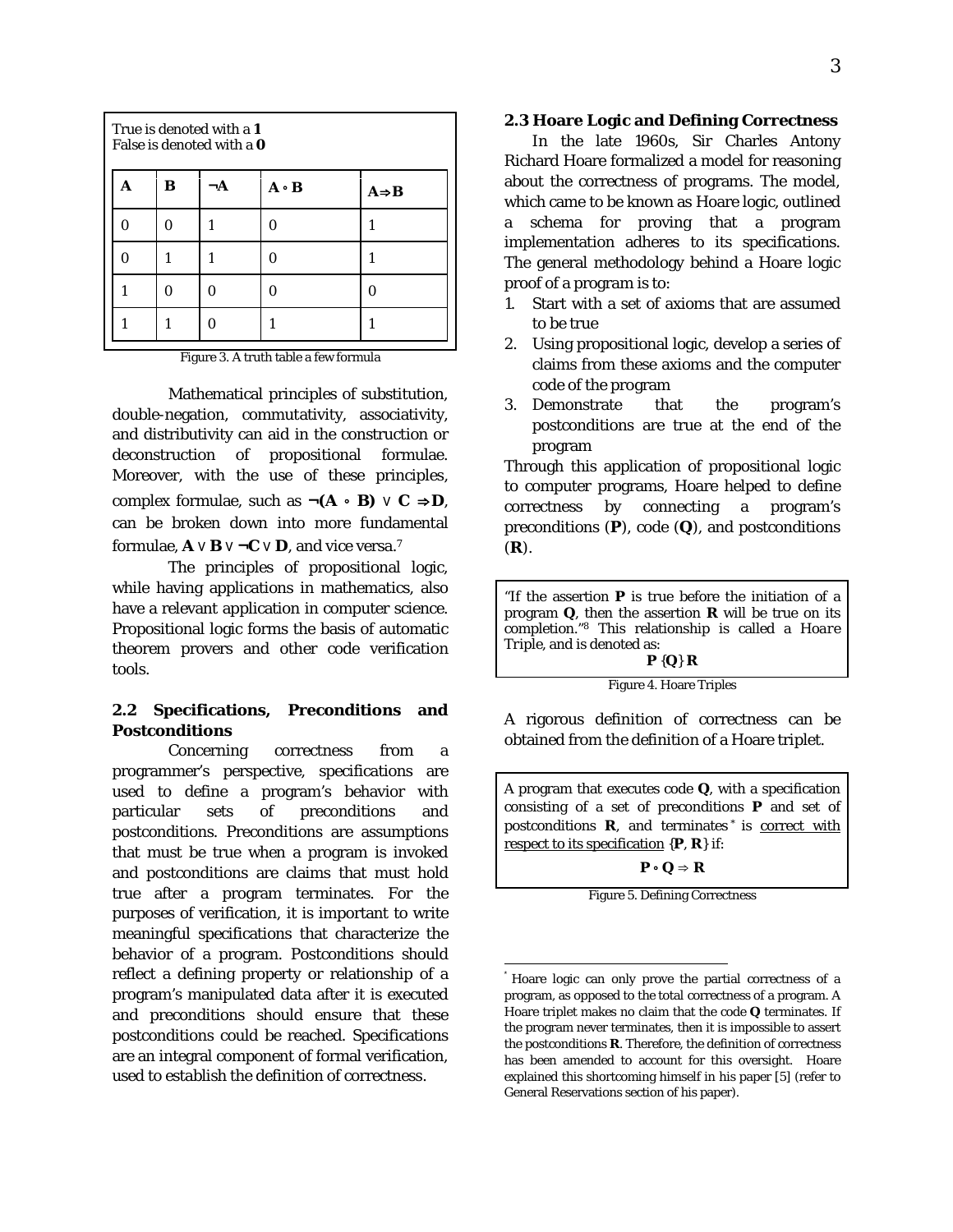The advantage of this definition is that if a program adheres to it, then it will work as the specification states *in all cases at all times*. Proving a given program correct through this model eliminates the need for test code and debugging, saving valuable resources.

## **2.4 Correctness versus Intent**

It is important to make a distinction between correctness and intent. While a program may be correct with respect to a certain specification, if that specification is written in a manner that does not guarantee the programmer's intended outcome, then the program, although "correct," may not perform the intended task. Thus, in order to write correct programs, it is essential to begin with appropriate specifications, which must outline the program's preconditions and postconditions such that they properly express the intent of the programmer.

Below is a simple program, written using basic Dafny constructs, that is correct with respect to its specifications but not intent. This also serves as a cursory introduction to Dafny syntax, which will be covered later in more detail.

```
//this should subtract two integers
method Subtract(a: int, b: int) 
returns(c: int)
  ensures c == a + bi{
   return a + b;
}
```
Figure 6. Correct with respect to a specification but not intent

Figure 6 presents a method called *Subtract* that is intended to subtract two numbers as described in the comment† on the first line. The second line of the code states that the *Subtract* method takes an input of two integers *a* and *b*, and outputs, or *returns*, a third integer *c*. On the third line, the *ensures* keyword specifies a postcondition that the integer *c*, which the *Subtract* method returns, must be

equal to the sum of the two parameters *a* and *b*. The body of the method, which is inside the curly braces, states that the method will return the sum of *a* and *b*. When run through Dafny, this program verifies; however, there is a glaring disparity between the intent of the method and its specification. The method is supposed to return the difference of two numbers as indicated by the comment before the method, yet it returns their sum. This demonstrates that while a program may be correct with respect to its specifications (in this case verified by Dafny), that it can still not perform as the programmer intended it to. Although this example of the *Subtract* method is a trivial one, aligning specifications with intent is critical to preventing logic errors which can be difficult to detect in a large codebase.

# **2.5 Why Dafny?**

Using Hoare logic or formal verification can at times involve rather lengthy, sometimes handwritten proofs. In an attempt to mitigate some of the tedious work involved with mathematically verifying the correctness of a program, Dafny was created to automate some of these processes. Dafny is an automated verification language meant to aid software engineers in the design of correct code.9 There are very few other tools which offer similar functionality; SLAyer is another Microsoft project to verify code, but it is more low-level than Dafny, working directly with the heap. Using familiar C-like syntax and annotations, Dafny provides an easily understandable platform for the user to write mathematically correct programs.

Behind the scenes, Dafny converts programs for its users into the mathematical expressions of Hoare logic with the aid of a program called Boogie, and then it sends the code to an automatic proving program called Z3. This conversion process benefits Dafny users in eliminating the need to write out long proofs in confusing notation while still being able to verify their programs. As a result, Dafny requires that programmers use a strict form of syntax in order to properly convert their code into mathematical expressions. Thus, Dafny proves its programs

<sup>†</sup> Comments in Dafny are denoted as lines that begin with two forward slashes "//" and do not affect a program's behavior. A comment is used here merely to clarify the human intent.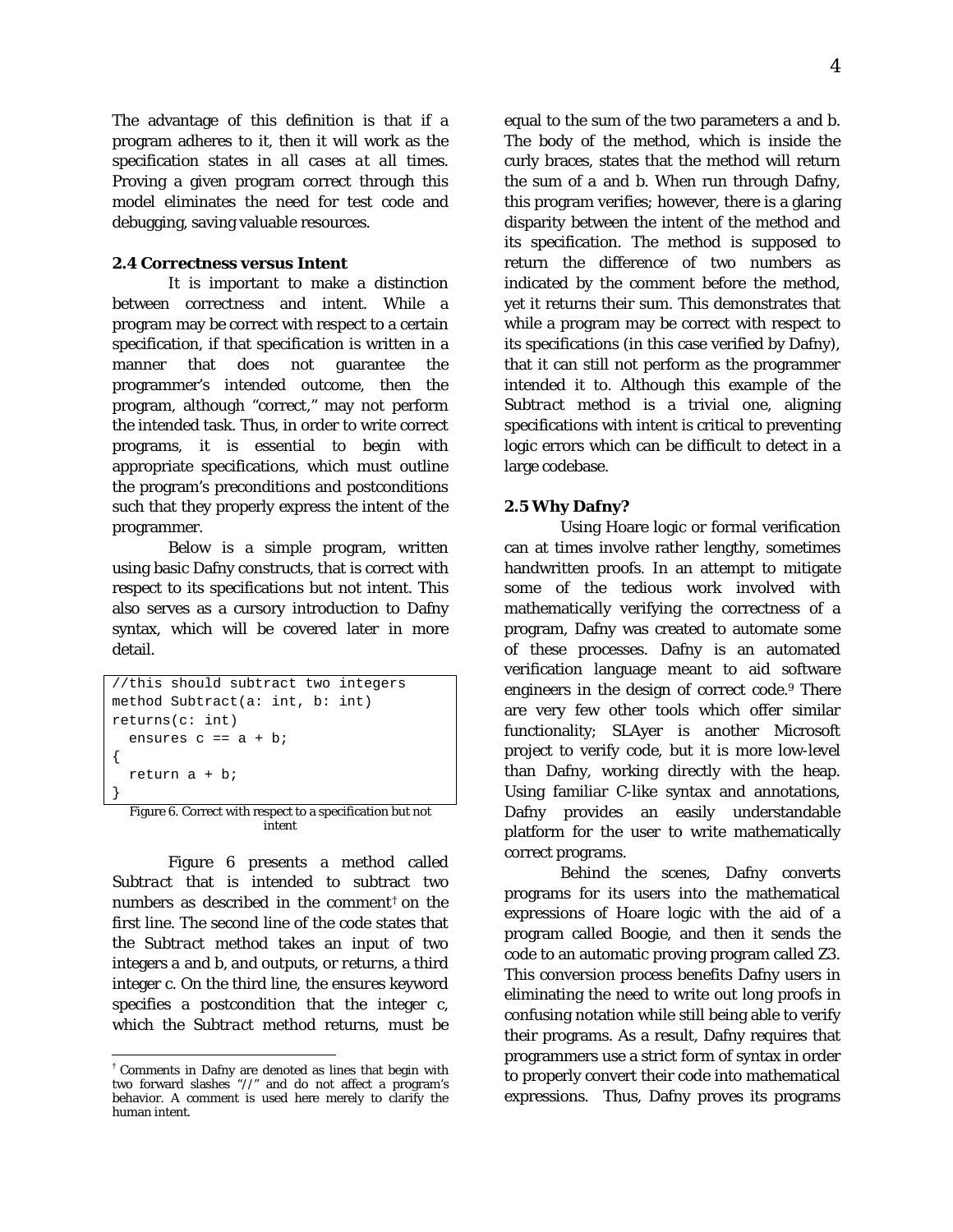5

for every possible input, not just a few as a traditional test suite which just runs the program would. Proving a program meets its specification is not possible in the general case, however, so Dafny might fail to verify a correct program. If this were possible, Dafny could be used to verify a program that proved  $P = NP$  or some other unsolved mathematical problem.9

# **2.6 Dafny Syntax**

As stated above, Dafny uses syntax more similar to other programming languages, but it requires a few unique tools to aid in formal verification. The most important of these are explained below, and the relevant keywords along with other keywords are glossed in Figure 7.

Annotations are one tool that Dafny provides its users to aid in the implementation of a program. Annotations are statements that are not a part of an actual program but provide specifications and information about the methods in the programs; in Dafny, however, they serve more than a superficial purpose. By using annotations, Dafny is able to verify the correctness of a program more directly by considering the *annotations* within the functions.

Two of the most fundamental annotations in Dafny are the preconditions and postconditions. In most programming languages, preconditions and postconditions are typically stated in comments, but they do not strictly bind the method. In Dafny, preconditions, expressed with the keyword *requires*, and postconditions, expressed with the keyword *ensures*, are taken into consideration when proving whether the method in question is correct. Preconditions must be met when a method is called and can prevent errors that may arise within the method if they were not set forth previously. Postconditions specify truths that must follow the program execution. Given by the programmer, these postconditions allow Dafny to check if a program is correct.

In order to help prove methods, Dafny also utilizes assertions, given with an *assert*  statement, which are expressions within the method's code that, when reached, must hold

true for the method to be correct, no matter what the variables actual values are. These assertions allow Dafny to verify certain sections of the method, which then assists in proving the postcondition.

Another fundamental annotation in Dafny is the loop invariant. Loop invariants, given with an *invariant* statement, are expressions that must hold true before the initialization of the loop, throughout all iterations, and upon termination. At the end of the loop, invariants also provide information that assist in verifying the overall method and the postconditions. Invariants are often restatements of the postconditions in terms of intermediate variables, and by outlining these steps, Dafny is able to verify that these statements which hold constant for the duration of the loop, implying the postcondition.

Besides annotations functions and predicates also serve as tools for program verification. Functions consist of only one expression and are used only as tools to help verify methods. In addition, unlike methods, functions can be used directly in annotations. Predicates are functions that return a boolean value.10

> **bold** denotes keywords *italics* represent custom code

**requires** *boolean expression (preconditions)* **ensures** *boolean expression* (*postconditions)* **assert** *boolean expression* **invariant** *boolean expression (that holds before, during, and at the conclusion of a while loop)* **decreases** *ranking function* **forall** *counter* **::** *range* ⇒ *boolean expression* **exists** *value* **::** *range* ⇒ *boolean expression* **reads** *mutable object* **modifies** *mutable object*

Figure 7. Dafny Verification Syntax

#### **3. Method**

In order to prove a program correct, Dafny checks that two conditions are met: that the user's specifications are satisfied and that all loops must terminate. For this project, a verification process known as the technique of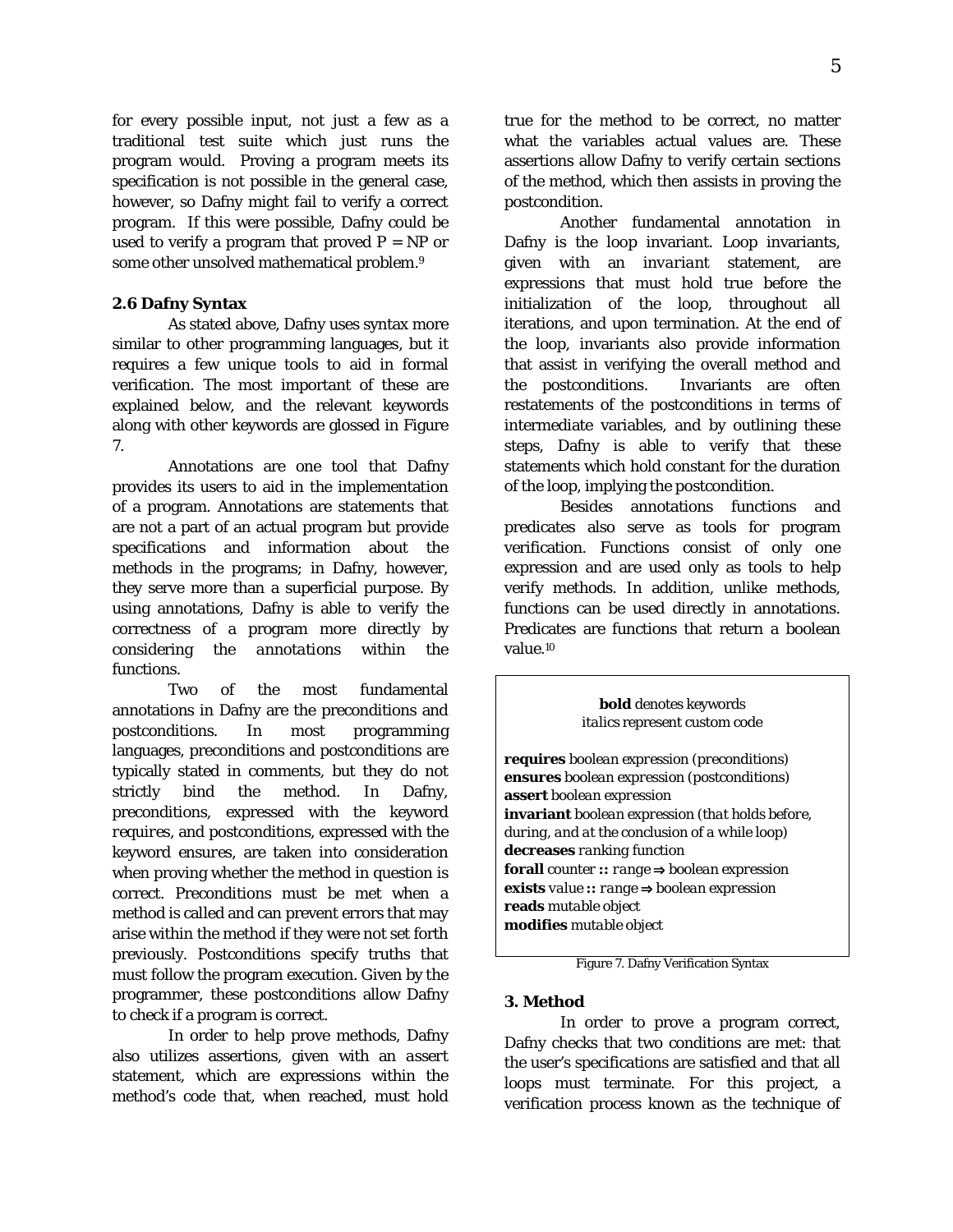weakest preconditions was used to create the annotations that Dafny required to prove implementations of several algorithms. This technique looks at the program's postconditions and traces the code backwards, logically deducing the conditions that must be met in order to verify the postconditions. Building upon each step, this process will eventually lead back to the beginning of the program and the minimum conditions required for it to run correctly, which are the weakest preconditions. weakest preconditions was used to create the annotations that Dafny required to prove implementations of several algorithms. This technique looks at the program's postconditions and traces the code backwards, logically ded

In addition, ranking functions must be created to ensure loop termination. Also known as "variants" because they change between loop iterations, ranking functions are expressions that show that some value decreases within the loop. The value of this expression must decrease at least by one and is bounded by the set of natural numbers (positive integers). By veri that such a function exists, Dafny can ensure that the loop eventually terminates.<sup>11</sup>

### **3.1 Factorial**

The first algorithm implemented was that such a function exists, Dafny can ensure<br>that the loop eventually terminates.<sup>11</sup><br>3.1 Factorial<br>The first algorithm implemented was<br>the factorial algorithm, which given a nonnegative integer *x* computes *x!* and returns the value. First, a basic implementation of factorial was written in Dafny without any annotations (Figure 8).

st, a basic implementation<br>written in Dafny without a<br>gure 8).<br> $ial(x: int)$  returns  $(y: 121$ <br> $\vdots$   $\theta$ ;<br> $! = x$ )<br> $! = x$ <br> $- y * z$ ;<br>nplementation of Factorial Algorithm<br>Dafny<br>rify this implementation of €  $y := 1$ ; €  $\mathcal{F}$ 

```
Y
```
Figure 8. Basic Implementation of Factorial Algorithm in Dafny

In order to verify this implementation of the factorial algorithm in the method *Factorial()*, the function *Fact()* was created and implemented correctly to return *x!* (Figure 9).

```
//correctly_implements_x/
function method Fact(x: int): int
      requires x > -2:
     if x \le 2 then i else x * Fact(x - 1)
```
Figure 9. Implementation of Function Fact()

The correct postcondition of the method Factorial() is  $y == x!$  or  $y ==$  Fact(x), properly expressing the program's intent to compute the factorial of the given integer. This allows the following postcondition to be added (Figure 10): expressing the program's intent to compute the<br>factorial of the given integer. This allows the<br>following postcondition to be added (Figure 10):

|   | method Factorial(x: int) returns (y: int) |                |
|---|-------------------------------------------|----------------|
|   | ensures $y ==$ Fact(x);                   |                |
| ł | $V := 1$ ;                                | postcondition. |
|   | var $z := 0$ ;<br>while(z $!= x$ )        |                |
|   |                                           |                |
|   | $z := z + 1$ ;<br>$y := y \times z$ ;     |                |
|   |                                           |                |
|   |                                           |                |

Figure 10. Postcondition of *Factorial()*

This postcondition must be fulfilled at the end of the program, after the loop terminates. When This postcondition must be fulfilled at the end of<br>the program, after the loop terminates. When<br>the loop terminates, the loop condition (z != x) is no longer true; however, this negation is not no longer true; however, this negation is not enough to satisfy the postcondition. Thus, the appropriate expression *y == Fact(z) Fact(z)* is added as a loop invariant, which must be true at the end a loop invariant, which must be true at the end<br>of the while loop. Thus, the conditions that must be true at the end of the program are (Figure 11):



Figure 11. Invariant  $y == Fact(z)$  at End of Loop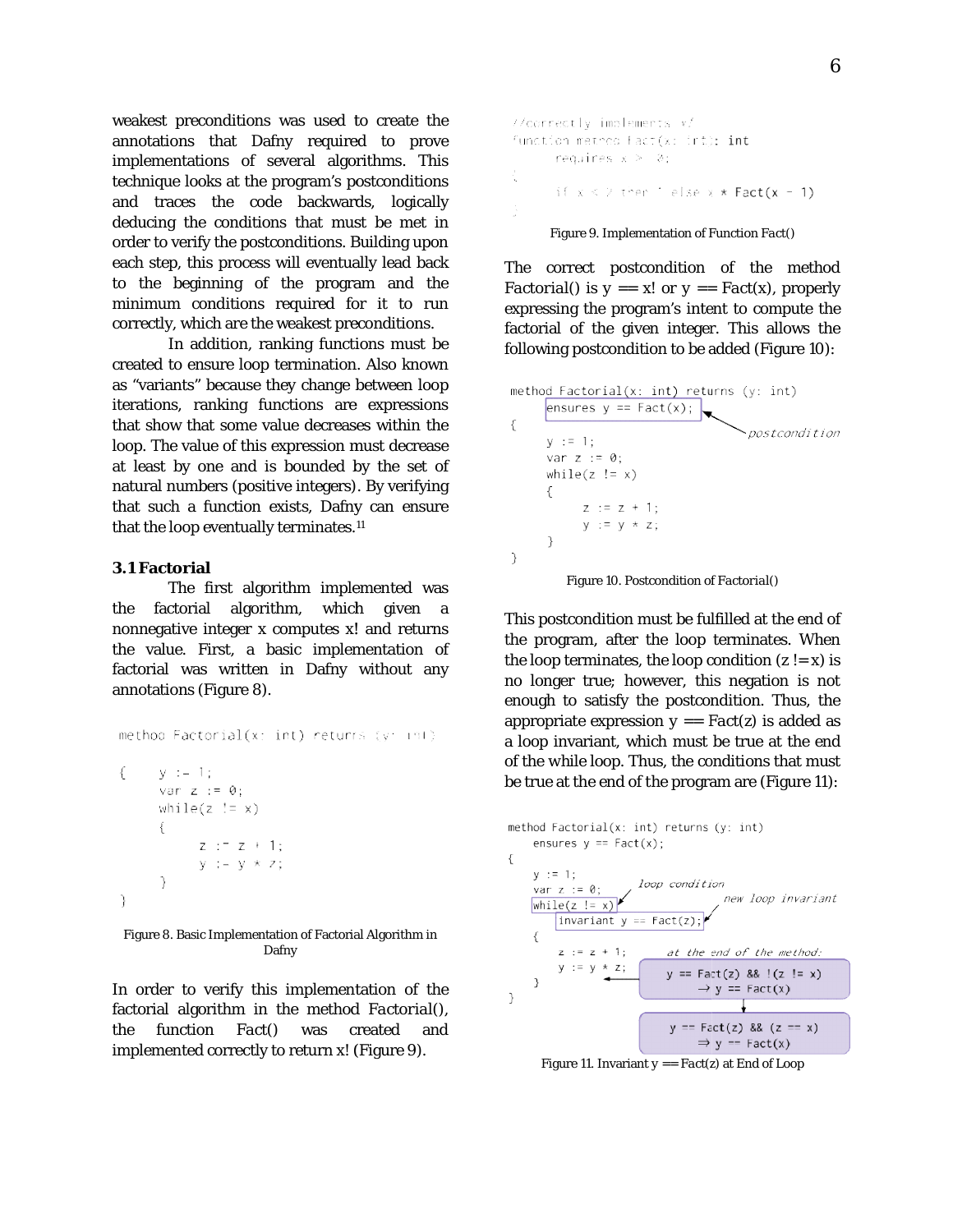Loop invariants must hold true throughout each Loop invariants must hold true throughout each<br>iteration of the loop, in which the variable z is a counter that increments from *0* to *x* . The loop is traced backwards step by step until the beginning of the loop is reached. Whenever a variable is reassigned, the reassigned value of the variable is substituted for all instances of the original variable in the invariant expression. The conditions true at the beginning of the loop (which are the loop invariant and the loop condition) must be able to prove that the expression with substituted values is true, showing that the loop invariant will hold at the beginning of the loop (Figure 12).



Figure 12. Invariant *y == Fact(z)* throughout Loop

The loop condition is extraneous information, but these statements algebraically prove the invariant to hold true throughout each iteration of the loop.

In addition, loop invariants must hold true before the loop, regardless of whether the loop is entered or not. The following proof checks the invariant (Figure 13):





Figure 13. Invariant  $y - Fact(z)$  Before Loop

It is also necessary to prove termination of the It is also necessary to prove termination of the<br>loop. As the counter variable *z* increments with each iteration, the ranking function that is expressed in the loop is *x - z*. As a ranking function, which decreases during the loop and is bounded by 0, this statement also implies another loop invariant,  $0 \le x - z$  or  $z \le x$ , as shown below (Figure 14):



Figure 14. Ranking Function **x** – **z** and Invariant **z** <= **x** 

This invariant is verified upon termination of the loop as a result of the loop condition (Figure 15):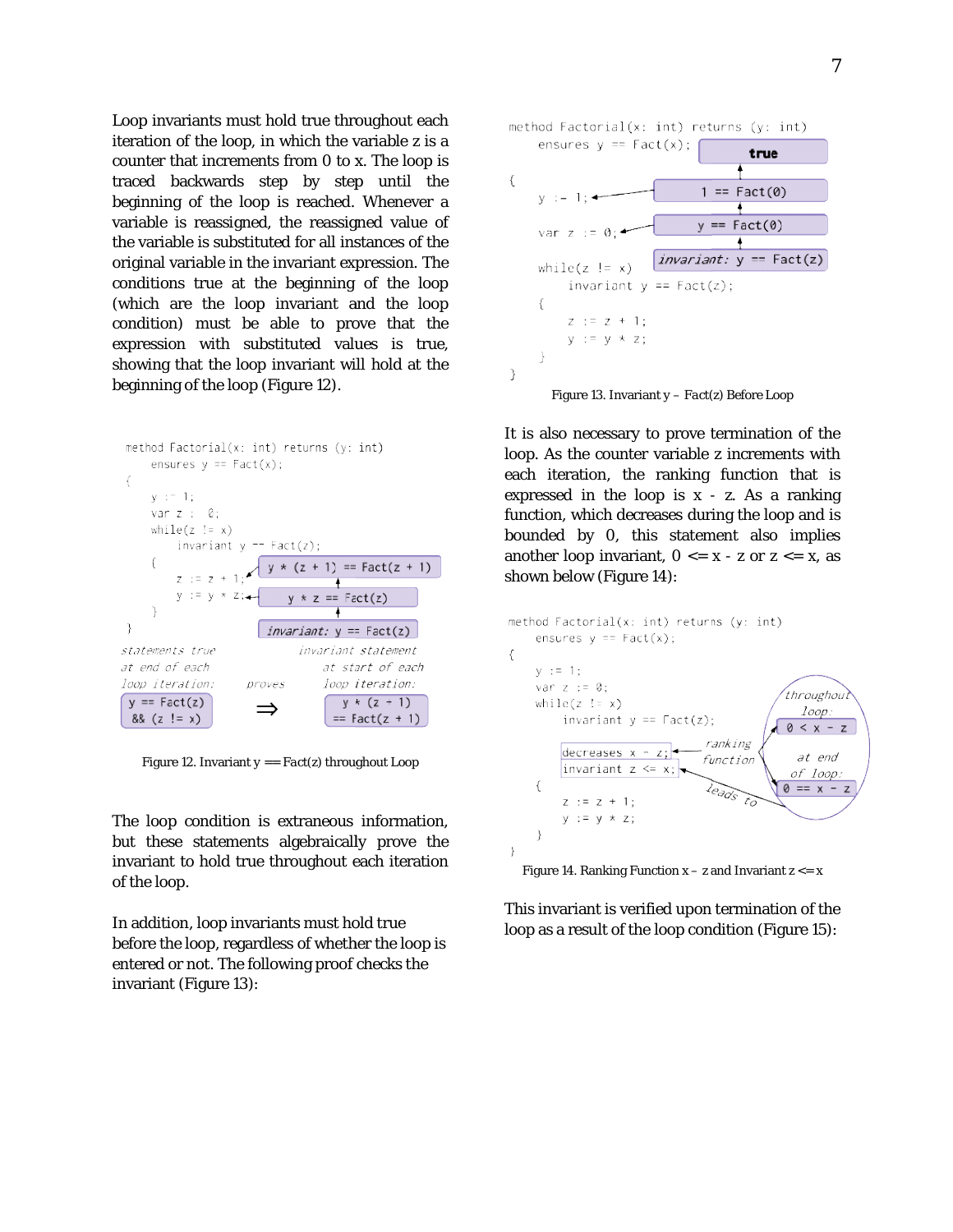```
method Factorial(x: int) returns (y: int)
    ensures y =Fact(x);
\left\{ \right.V := 1:
    var z := 0;
    while(z != x)
         invariant y == \text{Fact}(z);
         decreases x - z;
         invariant z \leq x;\{z := z + 1;at the end of the loop:
         y := y * z;!(z := x) \Rightarrow (z \le x)}
<sup>1</sup>
                             (z == x) \Rightarrow (z \le x)
```
Figure 15. Invariant *z <= x* at End of Loop

The invariant is also proved through each loop iteration by taking the ranking function into account (Figure 16):



This invariant must also hold true before the loop (Figure 17):

method Factorial(x: int) returns (y: int) ensures  $y ==$  Fact(x);

 $\{$  $0 \le x$  $y := 1;$  $\ddagger$ var z :=  $0; \times$  $\int$  *invariant:*  $z \leq x$ while( $z$  !=  $x$ ) invariant  $y == Fact(z)$ ; decreases  $x - z$ ; invariant  $z \leq x$ ;  $\{$  $z := z + 1;$  $y := y * z$ ; f.  $\}$ 

Figure 17. Invariant  $z \leq x$  Before Loop

The expression outlined in red must be true for the loop invariant to hold. Thus, this final statement:

*x >= 0*

must be the weakest precondition of the program. Putting the above logic together in one code, the following implementation is created (Figure 18):

```
The expression outlined in red must be true for<br>the loop invariant to hold. Thus, this final<br>statement:<br>x>=0<br>must be the weakest precondition of the<br>program. Putting the above logic together in one<br>code, the following im
```
Figure 18. Complete Implementation of Factorial Algorithm

#### **3.2 Sorting Algorithms**

The following five algorithms require a significantly larger number of intermediate steps, so it is impractical to write out every step as with the factorial algorithm. However, the implementations of these algorithms were implementations of these algorithms were<br>formulated with the same logical thought process. Each algorithm is explained and written out in pseudo-code below.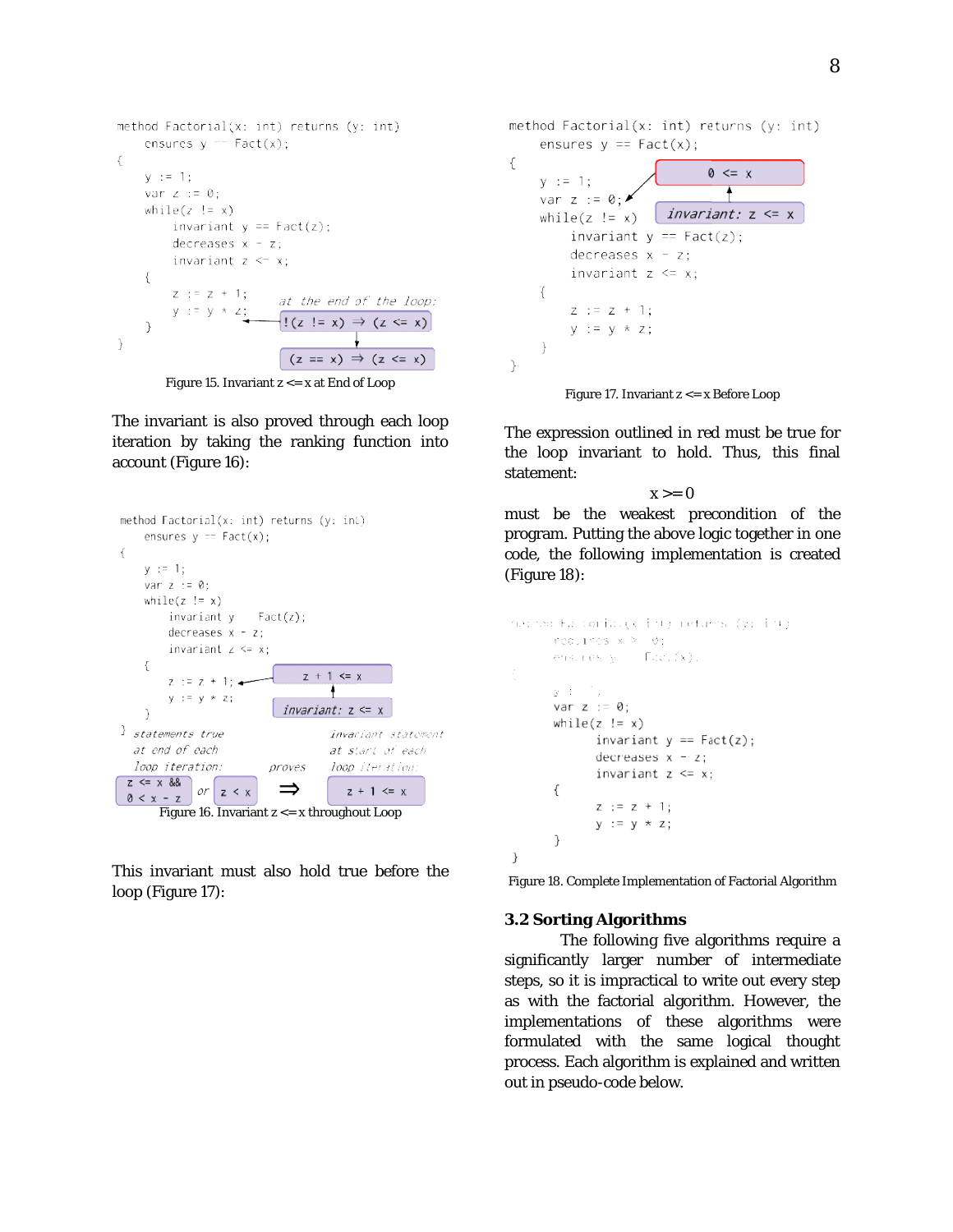In addition, like the function *Fact()* used for the factorial implementation, the predicate *sorted()* was created to verify the postconditions of the four sorting algorithms (Figure 19) the factorial implementation, the pr<br>ed() was created to verify the postcon<br>ne four sorting algorithms (Figure 19):

Figure 19. *sorted()* predicate

#### **3.21 Selection Sort**

In selection sort, the array of integers is initially traversed from the first element to the last element to find the minimum value. The minimum value is then swapped with the first element of the array, placing it in its correct position. The array is then traversed from the second element to the end, finding the minimum value in this section of the array (which is second least value of the entire array) and swapping it with the second element of the array. The first two elements of the array are now correctly sorted. This process continues with each index except for the last of the array, sorting the elements of the array in ascending order (Figure 20). In selection sort, the array of integers is<br>traversed from the first element to the<br>nent to find the minimum value. The<br>m value is then swapped with the first<br>of the array, placing it in its correct<br>. The array is then tra least value of the entire a<br>g it with the second eleme<br>he first two elements of the<br>rectly sorted. This process<br>h index except for the last of<br>the elements of the array in

```
method index_min (array, start):
   index = start
   min_index = start
   while index < array.length
 if array[index] < array[min_index]:
array[min_index]: min_index = index
      index = index + 1 return min_index
method selection_sort (array):
   sorted_to = 1
   while sorted_to < array.length:
    swap array[sorted to] and index min
(array, sorted_to)
```
Figure 20. Selection Sort Pseudo-Code

### **3.22 Bubble Sort**

The bubble sort algorithm traverses the array of integers beginning at the last index of the array. The value of the last index is compared to the value that precedes it in the last value, then the two elements are swapped. array. If the preceding value is larger than the<br>last value, then the two elements are swapped.<br>Then, the second-to-last value is compared to the value that precedes it, and so on. In this way, the minimum value of the array ends up as the first index of the array. This process is then repeated from beginning at the end of the array up to the second element of the array second least value of the entire array ends up in the second index of the array, so that the first second least value of the entire array ends up in<br>the second index of the array, so that the first<br>two elements are sorted correctly. The next iteration goes from the end to the third element, then from the end to the fourth element and so on, ultimately sorting the whole array (Figure 21). the value that precedes it, and so on. In this way,<br>the minimum value of the array ends up as the<br>first index of the array. This process is then<br>repeated from beginning at the end of the array<br>up to the second element of t

```
method bubble_sort (array):
   sorted_to = 1
 while sorted_to < array.length:
     index = array.length - 1while 0 \leq \text{index}:
         if array[index - 1] > 
array[index]:
 swap array[index -
 1] and 
array[index]
      index = index - 1sorted_to = sorted_to + 1
           Figure 21. Bubble Sort Pseudo
Figure 21. Bubble Pseudo-Code
         bubble_sort (array):<br>d_to = 1<br>sorted_to < array.le<br>ex = array.length - 1
```
#### **3.23 Insertion Sort**

In addition, like the function Fact) when the burstin in the second burstin array. If the preceding value is larger than the method was certained by the preceding value is larger than the second burstin in the second valu Insertion sort begins by assuming the first element of the array is "sorted" and maintains that the first part of the array is in ascending order. Each element in the second part of the array is then inserted into the first part of the array in the correct position, increasing the length of the sorted portion of the array until the entire array is sorted. This is accomplished by comparing each elem elements before it, shifting each element over one index to the right if the element at the index a being considered is greater than the one being read. The correct index for this element is found when it is less than the element after it and greater than the element before it. The element is then inserted into the array at this index, maintaining the sorted portion of the array and increasing its length (Figure 22) Insertion sort begins by assuming the<br>first element of the array is "sorted" and<br>maintains that the first part of the array is in<br>ascending order. Each element in the second<br>part of the array is then inserted into the firs one index to the right if the element at the index<br>a being considered is greater than the one being<br>read. The correct index for this element is found<br>when it is less than the element after it and<br>greater than the element b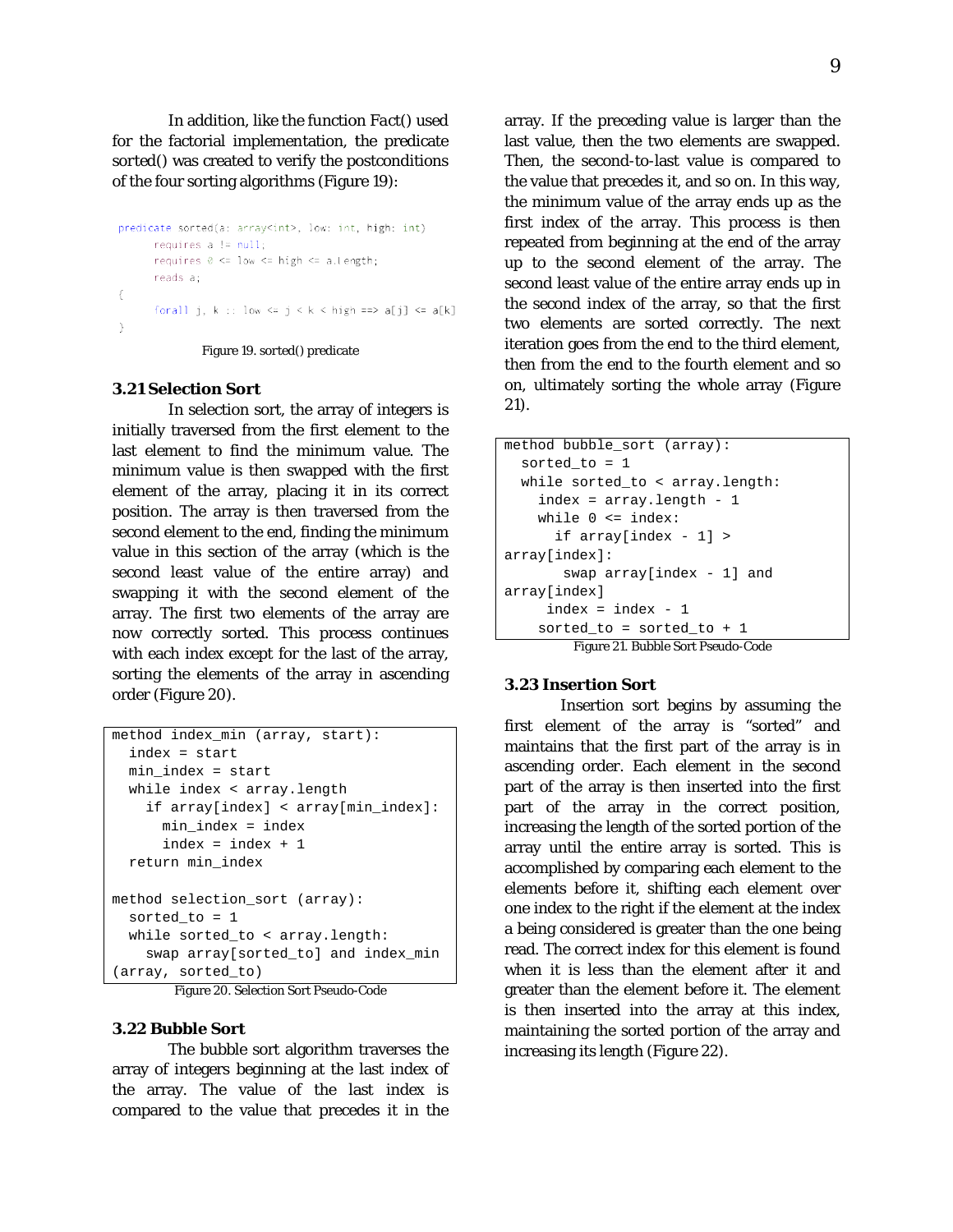```
method insert_sorted (index1, array):
  index2 = index1 - 1 value = array[index1]
   while 0 <= index2 and array[index2] > 
value:
      array[index2 + 1] = array[index2]index2 = index2 - 1index2 = index2 + 1array[index2] = value
method insertion_sort (array):
   sorted_to = 1
   while sorted_to < array.length:
      insert_sorted (sorted_to, array)
       sorted_to = sorted_to + 1
```
Figure 22. Insertion Sort Pseudo-Code

### **3.24 Quick Sort**

Quick sort utilizes an algorithm noticeably different from selection, bubble, and insertion sort. Unlike the other sorting algorithms, quick sort relies heavily on recursion to sort the array. The algorithm first selects a pivot point, which is an element in the array. This point can be chosen at random; however, implementations may select specific pivots in order to increase the algorithm's efficiency. Then, all elements less than the pivot are placed to the left side of the pivot, and all elements equal to or greater than the pivot are moved to the right of the pivot. Once the array is divided into these two sections, the quick sort algorithm is called on the segments before and after the pivot. As quick sort repeats this process, the intervals over which the algorithm is called decrease in size, eventually reaching lengths of one or two elements. At that point, the array is sorted when put in place in respect to the pivot, and once completed for all iterations of quick sort, the array is sorted (Figure 23).

```
method partition (array, start, end):
   pivot = start
  index = start + 1 while index < end:
   if array[index] <= array[pivot]:
     swap array[index] and array[pivot]
    pivot = index
    index = index + 1return pivot
```

```
method quicksort (array, start, end):
   if start==end:
     return
   otherwise:
     pivot = partition (array, start, 
end)
     quicksort (start, pivot)
     quicksort (pivot + 1, end)
         Figure 23. Quick Sort Pseudo-Code
```
# **3.3 Minimum Contiguous Subarray**

The minimum contiguous subarray problem is different from the previous four algorithms in that it is not a sorting algorithm. Given an array, this algorithm should locate the subarray of consecutive values within the array that produces the lowest possible sum. There are no bounds in terms of the size of the subarray: the subarray can span the full length of the array or, if all elements are positive, can contain no elements.

One way to find the minimum contiguous subarray is through brute force. By looping through the array for start and end values, the algorithm can systematically check each and every possible subarray, storing only the value of the minimum subarray checked to that point. This, however, is largely inefficient, as it allocates the computer's resources towards checking every possibility.

A more time-efficient algorithm was soon developed, commonly referred to as Kadane's algorithm. The array starts with the first element and compares it with 0. If the number is less than zero, it is stored in a temporary variable. This temporary variable is then compared with the sum of the minimum subarray to that point, originally set as zero. In the second iteration, which evaluates the second element, the temporary value is combined with the second element and compared with zero. If negative, this new value is stored in the temporary variable, which is then compared with the minimum subarray to that point.

The logic behind this is as follows: a subarray followed by a negative value has a greater sum than a subarray which contains the original subarray and that negative value, while a subarray followed by a positive value has a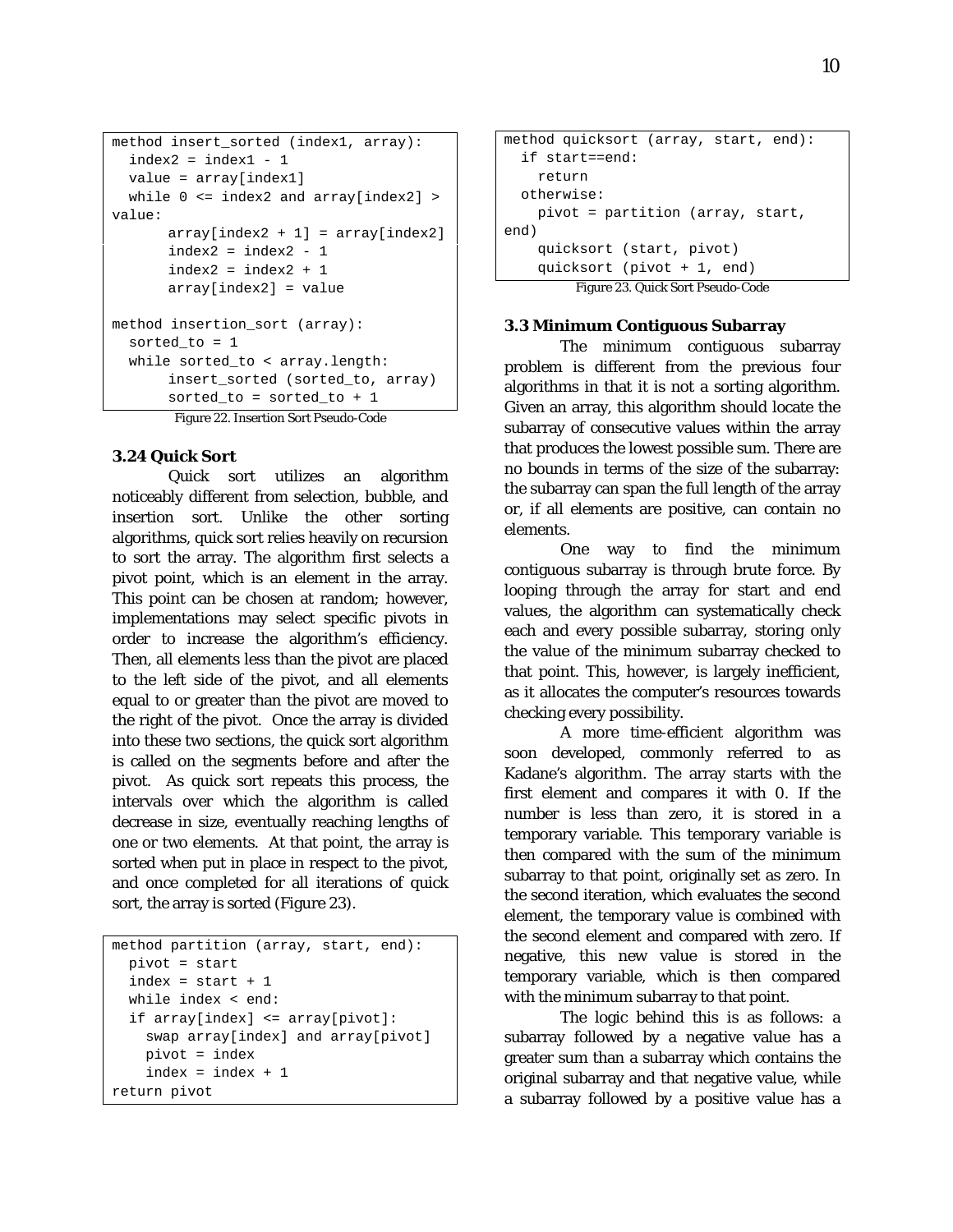smaller sum than a subarray which contains both the original subarray and that positive value. In order to identify the minimum contiguous subarray, the minimum subarray to that point must be able to accommodate additions which would decrease its value without allowing values in which would increase its value. The temporary variable, the intermediary step in Kadane's algorithm, establishes this. Beginning with the first negative number, the temporary variable stores that and any following numbers, as long as the value remains negative. If the value ever reaches zero or higher, the temporary variable reinitializes itself to zero, because any subarray containing the elements which the temporary variable encompasses cannot be the minimum. This also allows the array to add negative elements, and the final value is stored in the variable for the minimum subarray to that point (Figure 24).

```
method minimum_subarray (array):
 min here = 0
 min so far = 0for element in array:
min\_here = min (0, min\_here + x)min_so_far = min(min_so_far, min_here)
return min_so_far
```
Figure 24. Minimum Contiguous Subarray Pseudo-Code

### **4. Results and Discussion**

#### **4.1 Selection Sort**

This implementation of selection sort (Figure 25) has the preconditions (*P)* that the given array is not null and the length of the array is greater than or equal to one (line 2), and the postcondition *(Q)* that all the elements of the array are sorted in ascending order.

The loop invariants that must hold true so that the program is correct (*Q*) refer to the instance variables *index, counter,* and *minIndex*. The variable *index* must stay within the bounds of 0 and the length of the array *a* inclusive (line 10) and the variables *counter* and *minIndex* must stay within the bounds of *index* and the length of the array *a* inclusive (lines 19 and 20). In the inner while loop, as *counter* is incremented, the value at *minIndex* of *a* must be less than or equal to the value of *a* at each index between *index* and *counter*, implying that for all the values checked so far, the value at *minIndex* is the smallest (line 21). The outer loop ensures that all values of indices before *index*, which are the values that have already been checked, have been put into ascending order (line 11). In addition, all the values of *a* at indices before *index* are less than or equal to all the values of *a* at indices after *index*, ensuring that the first part of the array is sorted in relation to the second part of the array (line 12).

The crucial piece of information that Dafny needed to prove the postcondition was the invariant on line 12. Although this statement initially seemed intuitive, Dafny does not know what occurs within loops and so is unable to verify that the elements of sorted part of the array have not been rearranged. In ensuring that all the elements of the first part of the array are less than or equal to all the elements of the second part of the array, coupled with the *sorted()* invariant on line 11, Dafny can verify that the entire array is sorted and the postcondition is met.

#### **4.2 Bubble Sort**

Similar to selection sort, bubble sort (Figure 26) possesses the preconditions *(P)* that the array to be sorted is not null and has a length greater than 1. Its postcondition *(Q)* states that the input array is sorted according to the previously defined sorted predicate.

The invariants set the ranges for the counter variables *sortedUntil* and *i* to be maintained throughout the loop (lines 10 and 16). As the bubble sort implemented above bubbles smaller elements towards the left of the array, the *sorted()* invariant states that elements to the right of the counter *sortedUntil* are arranged in increasing numerical order (line 12). As the counter, *sortedUntil* increases throughout the loop, the *sorted()* invariant on line 12 gradually proves more and more of the array to be sorted, satisfying the postcondition at the end. Another invariant states that all elements to the left of *sortedUntil* are less than the elements to the right (line 11). This helps justify the truthfulness of the *sorted()* invariant on line 12.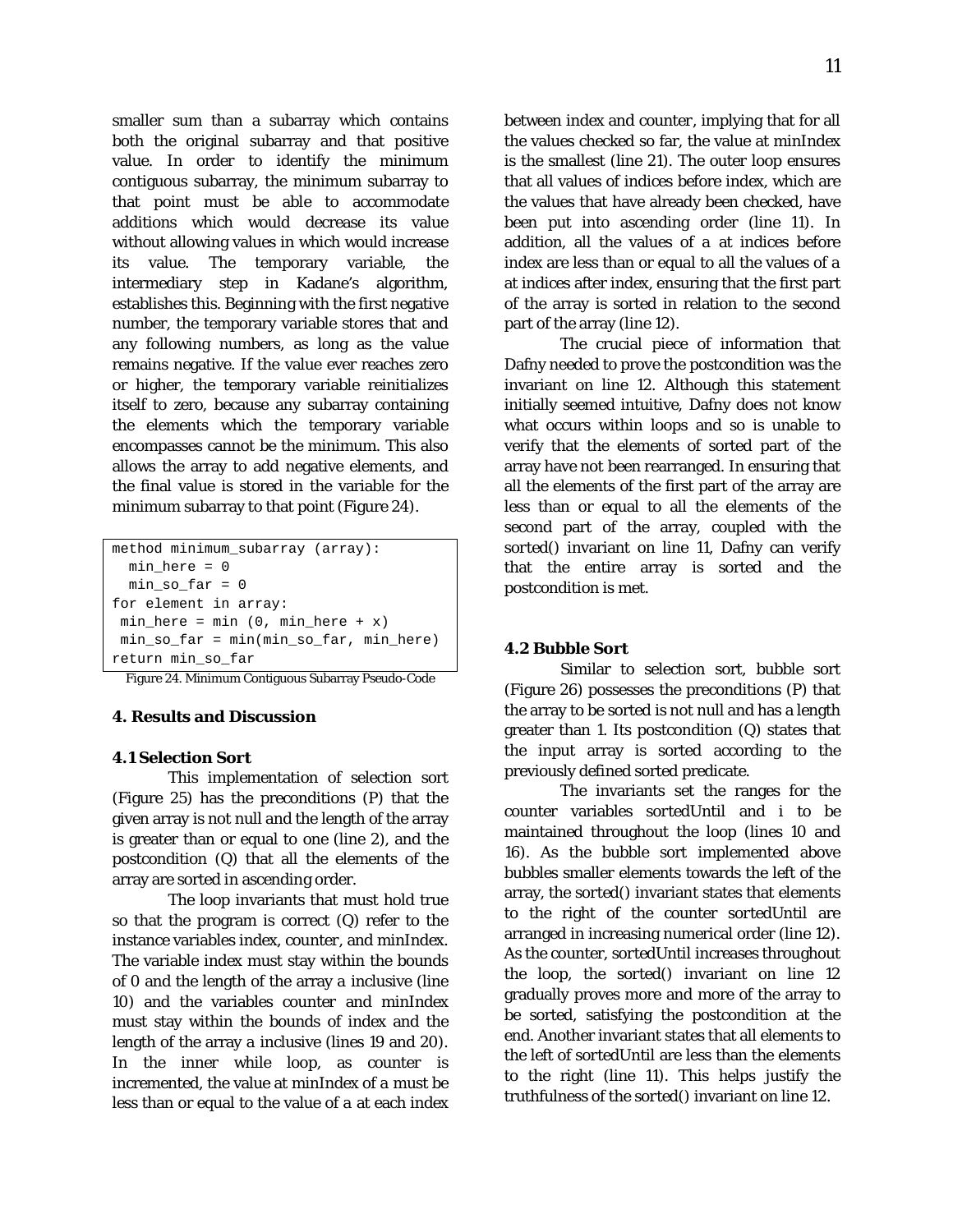```
method SelectionSort(a: array<int>)
  requires a != null && a.Length > 1;
  modifies a;
  ensures sorted(a, 0, a.Length);
{
   var index := 0;
   var counter := 0;
   var minIndex := 0;
   while(index < a.Length) 
        invariant 0 <= index <= a.Length;
        invariant sorted(a, 0, index);
      invariant forall j, k :: 0 \le j \le index \le k \le a. Length ==> a[j] \le a[k];
   {
      minIndex := index;
       counter := index;
      while(counter < a.Length) 
       invariant index <= counter <= a.Length;
        invariant index <= minIndex < a.Length;
       invariant forall k :: index <= k < counter ==> a[minIndex] <= a[k];
       \left\{ \right. if(a[minIndex] >= a[counter])
          {
            minIndex := counter;
 }
          counter := counter + 1;
       }
       a[minIndex], a[index] := a[index], a[minIndex];
       index := index + 1; }
}
```

| Figure 25. Implementation of Selection Sort |  |  |  |  |  |
|---------------------------------------------|--|--|--|--|--|
|                                             |  |  |  |  |  |

```
method BubbleSort(a: array<int>)
  requires a != null && a.Length > 1;
   modifies a;
   ensures sorted(a, 0, a.Length);
{
   var sortedUntil := 0;
  var i := a. Length - 1;
   while(sortedUntil < a.Length)
     invariant 0 <= sortedUntil <= a.Length;
    invariant forall j, k :: 0 \le j \le sortedUntil \le k \le a. Length ==> a[j] \le a[k];
     invariant sorted(a, 0, sortedUntil);
 {
    i := a.Length - 1; while(i > sortedUntil)
       invariant sortedUntil <= i < a.Length;
      invariant forall j, k :: 0 \le j \le 1 sortedUntil \le k \le a. Length ==> a[j] \le a[k];
      invariant forall j :: i \le j \le a. Length ==> a[i] <= a[j];
       invariant sorted(a, 0, sortedUntil);
       {
        if(a[i] < = a[i - 1]) {
                                                                                                 1
                                                                                                 2
                                                                                                 3
                                                                                                 4
                                                                                                 5
                                                                                                 6
                                                                                                 7
                                                                                                 8
                                                                                                 9
                                                                                                 10
                                                                                                 11
                                                                                                 12
                                                                                                 13
                                                                                                 14
                                                                                                 15
                                                                                                 16
                                                                                                 17
                                                                                                 18
                                                                                                 19
                                                                                                 20
                                                                                                 21
                                                                                                 22
```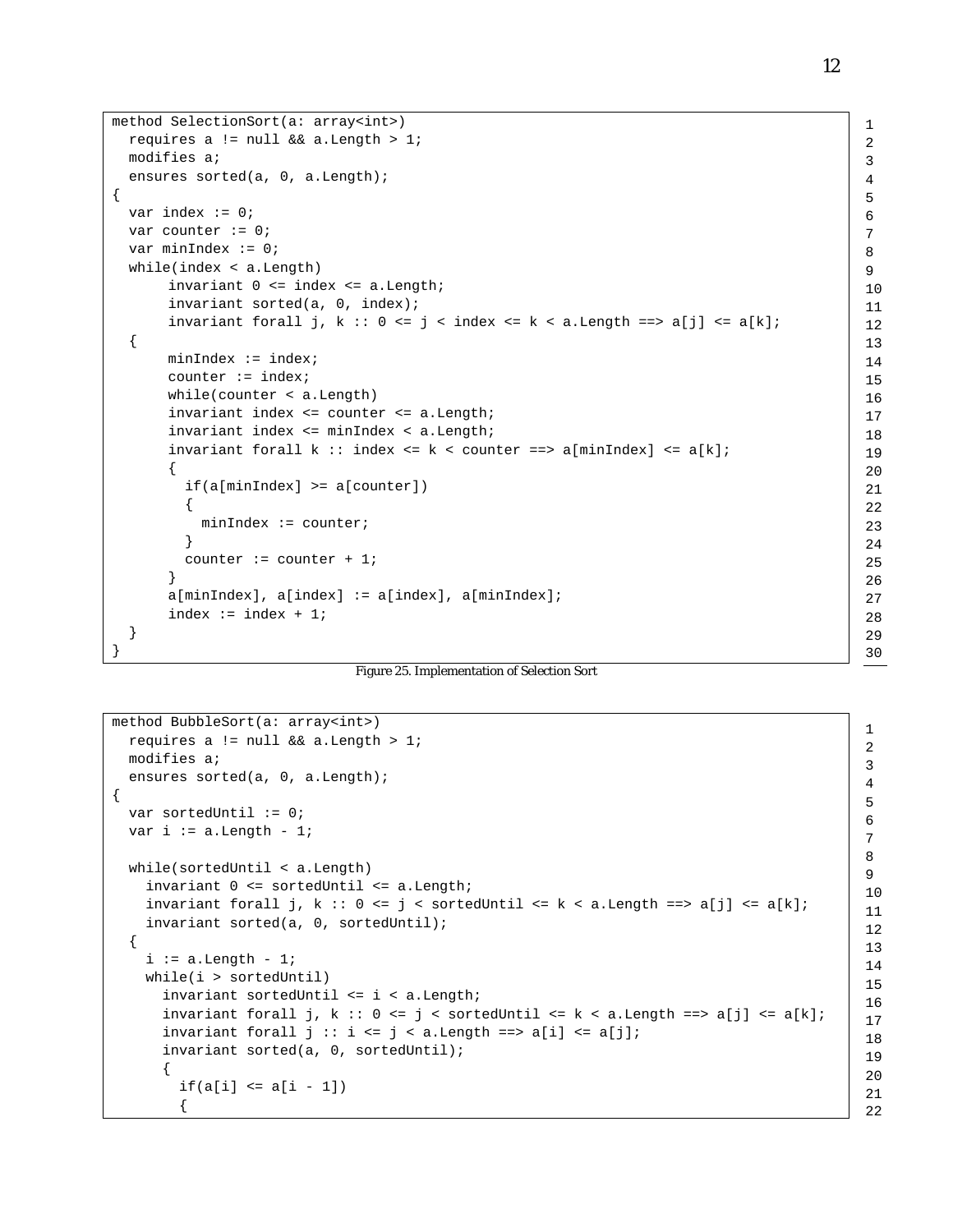```
a[i - 1], a[i] := a[i], a[i-1]; }
       i := i - 1; }
     sortedUntil := sortedUntil + 1;
  }
```


In the inner loop, the *sorted()* invariant shows up again, as justification of its truthfulness in the inner loop will help with its justification in the outer loop. Line 17, like line 11, helps in the proof of the *sorted()* invariant. Line 18, which states that all elements to the right of the counter *i* are greater than the element at index *i,* further qualifies the truthfulness of the *sorted()* invariant, allowing Dafny to prove the postcondition that the entire array is sorted.

### **4.3 Insertion Sort**

}

}

The precondition (*P)* of this implementation of insertion sort (Figure 27) is that the given array *a* is not null (line 2), and its postcondition *(R)* is that the entire array is sorted into ascending order (line 3).

The expressions that must hold true within the program to prove it correct *(Q)* relate

```
method InsertionSort(a: array<int>)
   requires a != null && a.Length > 1;
   ensures sorted(a, 0, a.Length);
   modifies a;
{
  var index := 1; while(index < a.Length)
     invariant 1 <= index <= a.Length;
     invariant sorted(a, 0, index);
   {
    var counter := index - 1;
    var temp := a[index];
    a[index] := a[counter];while(counter >= 0 & temp < a[counter])
      invariant sorted(a, 0, index + 1);
      invariant forall k :: counter < k < index ==> a[k] > temp;
\{a[counter + 1] := a[counter]; counter := counter - 1;
       }
    a[counter + 1] := temp;index := index +1;
   }
```
to the instance variables *index*, *counter,* and *temp*. The variable *index* must stay within the bounds of 1 and the length of the array *a* inclusive (line 12). In the inner loop, as *counter* is decreased, all the elements between the indices of *counter* and *index* must be greater than the value of *temp*, which is the initial value of *index* and the value currently being checked (line 21). This statement implies that the correct placement of *temp* in the first part of the array has not yet been found, and so the values at *counter* continue to be swapped with the succeeding element. This implementation ensures twice that the first part of the array *a* has been correctly put into ascending order, once in the outer loop and once in the inner loop (lines 13 and 20). This expression is checked within each loop to aid in inductively proving the postcondition, as the Dafny compiler does not automatically consider conditions that hold

23 24 25

24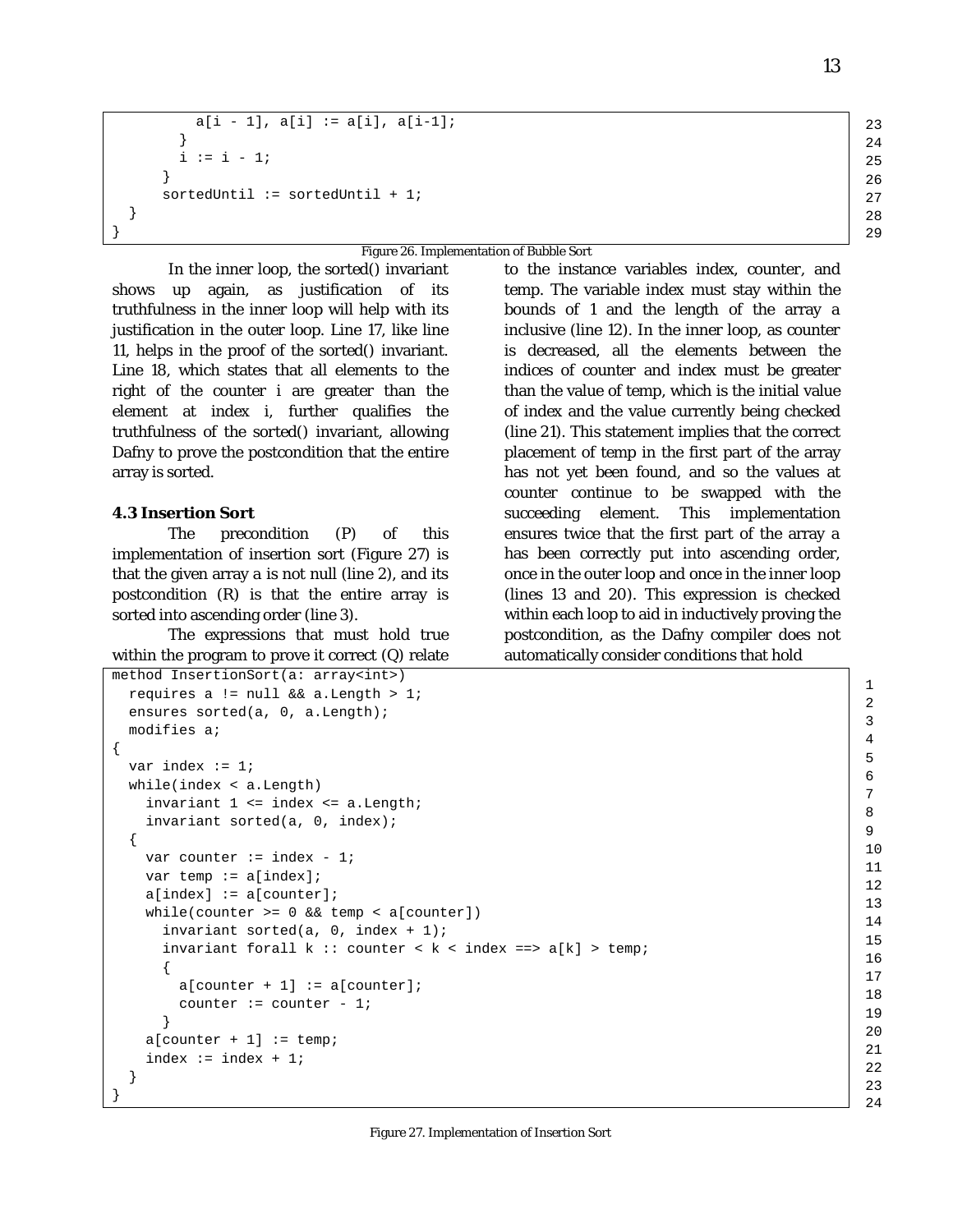true within a given loop unless specified. In line 13, the expression checks the values from 0 up to but not including *index*. Line 20 ensures that the value at *index*, which has been reassigned to the preceding value, is greater than all values before it in the array *a*, verifying that the first part of the array is sorted correctly. It is initially unknown whether *temp* is less than, equal to, or greater than elements of the sorted section of the array, but these loop invariants ensure that when *temp* is put back into the array, it is in the correct position. These invariants ensure that the sorted portion of the array grows with each iteration and maintains its ascending order, fulfilling the method's postcondition.

# **4.4 Quick Sort**

Quick sort (Figure 28) is the most complex sorting algorithm to prove of the four demonstrated, both as a result of the quantity of code and the recursion which it utilizes. Whereas the other three required invariants which logically implied the postcondition, the postconditions must be proved by the postconditions of two other instances of the quicksort method; furthermore, the iterative process must be shown to decrease, a challenge which is considerably more difficult within the context of a recursive method. In order to assert to Dafny that the reiterations of the quick sort method did not affect the elements outside the domain over which the method specifically sorted, a helper method to partition the array. The preconditions of quick sort (P) asserted not only that the array was not null (line 2) but also that the start and end elements of the region to be sorted were within the domain of the array (line 3) and that the elements to the left and the right of those bounds were less than and greater than those bounds, respectively (lines 4 and 5). The postconditions of quick sort (R) not only state the array is sorted within those bounds (line 7) but also that elements outside the bounds were not altered by the array and still remain sorted with respect to the sorted section (lines 8-10).

In addition, the decreases statement (line 11) indicates that the recursive elements of the quicksort loop will terminate. Both the

preconditions and postconditions hold more statements for Dafny to interpret than in the other sorting algorithms because they must function not only as preconditions and postconditions but also as invariants, confirming features that must hold for the duration of the loop. Outside of the preconditions and postconditions, the main method of quick sort holds no assertions or invariants; the majority of these are held within the partition helper method.

Within the partition method, the preconditions contained both the requirements that the array not be null and contain elements (line 26) as well as the additional statements asserted in the preconditions of the quick sort method (lines 27-29). Similarly, the postconditions of partition ensured that all elements to the left of the pivot and within the bounds specified were less than the pivot, and that the elements to the right of the pivot within the same bounds were greater than the pivot (lines 32, 33); this, complemented with the additional statements posed in the precondition (lines 34-36), demonstrated to Dafny that the quick sort instances called later on (lines 16 and 17) have confirmed preconditions. The invariants contained within both loops assert these additional statements (lines 44 - 46, 59 - 61). As for the main postconditions of this loop, they are confirmed through simple statements in the invariants (lines 42, 43, 56, and 57). The postconditions of the partition method enable the two later calls of the quick sort method to compile without calling errors due to unsatisfied postconditions. Furthermore, as each iteration of quicksort completes itself, the array within the bounds of that instance of quicksort is sorted.

# **4.5 Minimum Contiguous Subarray**

The minimum contiguous subarray algorithm returns the smallest sum of a subarray of its input array (Figure 29). This input array may have negative numbers; if it does not, the minimum subarray is empty and has a sum of 0. The algorithm used is Kadane's algorithm, identical to the trapezoid algorithm developed by the group. This algorithm operates in linear time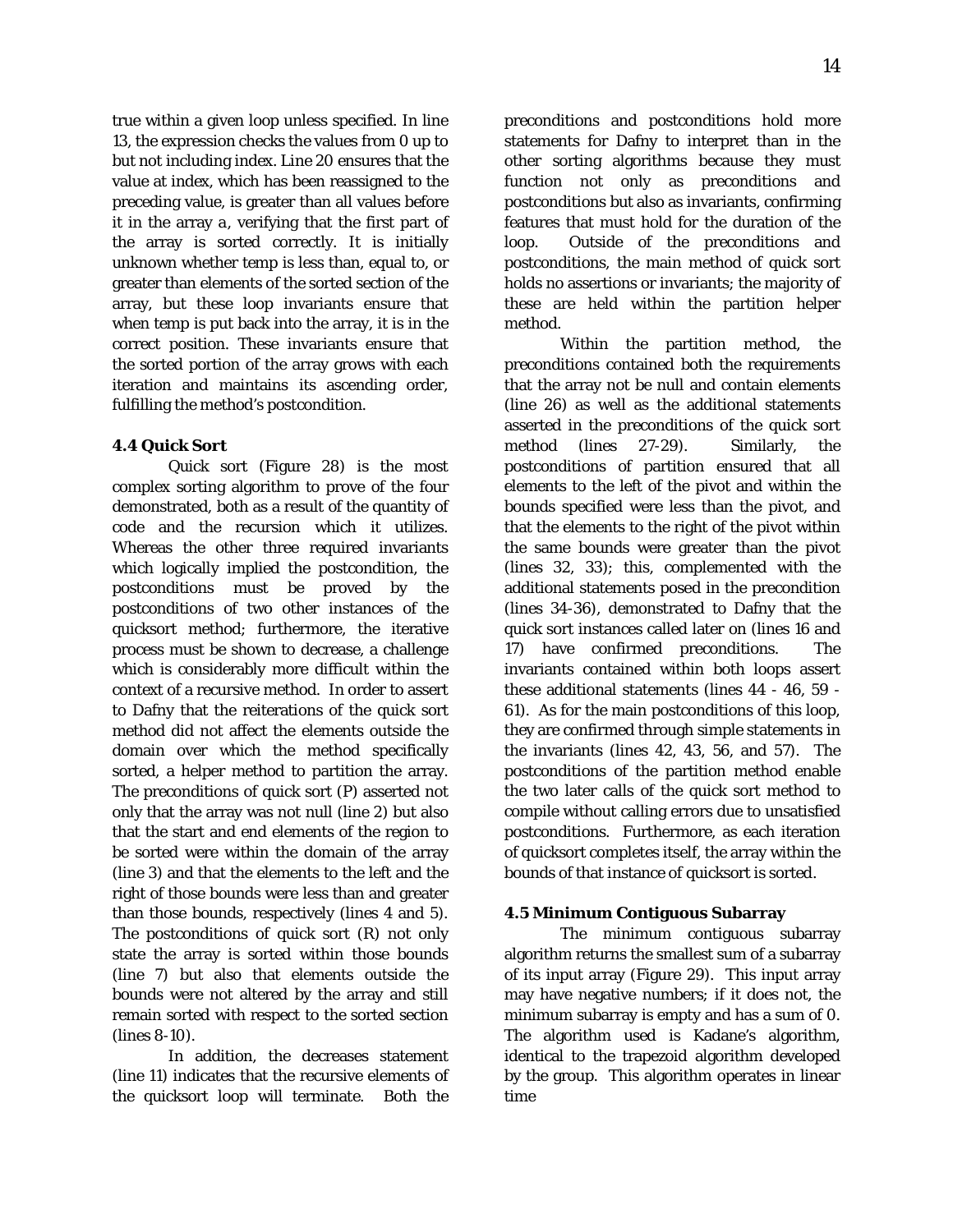```
method QuickSort(a: array<int>, start: int, end: int)
   requires a != null && a.Length >= 1;
   requires 0 <= start <= end <= a.Length;
  requires 0 \leq start \leq end \leq a. Length ==> forall j :: start \leq j \leq end ==> a[j] \leq a[end];
  requires 0 < start \le end \le a. Length ==> forall j :: start \le j \le end ==> a[start - 1] \le a[j];
   modifies a;
   ensures sorted(a, start, end);
  ensures forall j :: 0 \le j \le start \mid \mid end \le j \le a.length == y old(a[j]) == a[j];ensures 0 \leq start \leq end \leq a. Length ==> forall j :: start \leq j \leq end ==> a[j] \leq a[end];
  ensures 0 < start \le end \le a. Length ==> forall j :: start \le j \le end ==> a[start - 1] \le a[j];
   decreases end - start;
{
  if(end - start > 1)
   {
    var pivot := partition(a, start, end);
     QuickSort(a, start, pivot);
     QuickSort(a, pivot + 1, end);
   }
   else
   {
     return;
   }
}
method partition(a: array<int>, start: int, end: int) returns (pivot: int)
  requires a != null && a.Length > 0;
  requires 0 <= start < end <= a.Length;
 requires 0 \leq start \leq end \leq a. Length ==> forall j :: start \leq j \leq end ==> a[j] \leq a[end];
 requires 0 < start \le end \le a. Length ==> forall j :: start \le j \le end ==> a[start - 1] \le a[j];
   modifies a;
   ensures 0 <= start <= pivot < end <= a.Length;
   ensures forall j :: start <= j < pivot ==> a[j] < a[pivot];
  ensures forall j :: pivot < j < end ==> a[pivot] <= a[j];
  ensures forall j :: 0 \le j \le start \mid \mid end \le j \le a.length == > old(a[j]) == a[j];ensures 0 \leq start \leq end \leq a. Length ==> forall j :: start \leq j \leq end ==> a[j] \leq a[end];
  ensures 0 < start \le end \le a. Length ==> forall j :: start \le j \le end ==> a[start - 1] \le a[j];
{
 pivot := start;var index := start + 1;
   while(index < end)
     invariant start <= pivot < index <= end;
     invariant forall j :: start <= j < pivot ==> a[j] < a[pivot];
     invariant forall j :: pivot < j < index ==> a[pivot] <= a[j];
    invariant forall j :: 0 \le j \le start \mid \mid end \le j \le a.length ==> old(ai[j]) == a[j];invariant 0 \leq start \leq end \leq a. Length ==> forall j :: start \leq j \leq end ==> a[j] \leq a[end];
    invariant 0 < start <= end <= a.Length ==> forall j :: start <= j < end ==> a[start - 1] <= a[j];
   {
     if(a[index] < a[pivot])
\left\{\begin{array}{ccc} \end{array}\right\}assert 0 < start \le end \le a. Length ==> forall j :: start \le j \le end ==> a[start - 1] \le a[j];
      var counter := index - 1;
      var temp := a[index];
      a[index] := a[counter]; while(counter > pivot)
                                                                                                                  1
                                                                                                                  2
                                                                                                                  3
                                                                                                                  4
                                                                                                                  5
                                                                                                                  6
                                                                                                                  7
                                                                                                                  8
                                                                                                                  9
                                                                                                                  10
                                                                                                                  11
                                                                                                                  12
                                                                                                                  13
                                                                                                                  14
                                                                                                                  15
                                                                                                                  16
                                                                                                                  17
                                                                                                                  18
                                                                                                                  19
                                                                                                                  20
                                                                                                                  21
                                                                                                                  22
                                                                                                                  23
                                                                                                                  24
                                                                                                                  25
                                                                                                                  26
                                                                                                                  27
                                                                                                                  28
                                                                                                                  29
                                                                                                                  30
                                                                                                                  31
                                                                                                                  32
                                                                                                                  33
                                                                                                                  34
                                                                                                                  35
                                                                                                                  36
                                                                                                                  37
                                                                                                                  38
                                                                                                                  39
                                                                                                                  40
                                                                                                                  41
                                                                                                                  42
                                                                                                                  43
                                                                                                                  44
                                                                                                                  45
                                                                                                                  46
                                                                                                                  47
                                                                                                                  48
                                                                                                                  49
                                                                                                                  50
                                                                                                                  51
                                                                                                                  52
                                                                                                                  53
                                                                                                                  54
```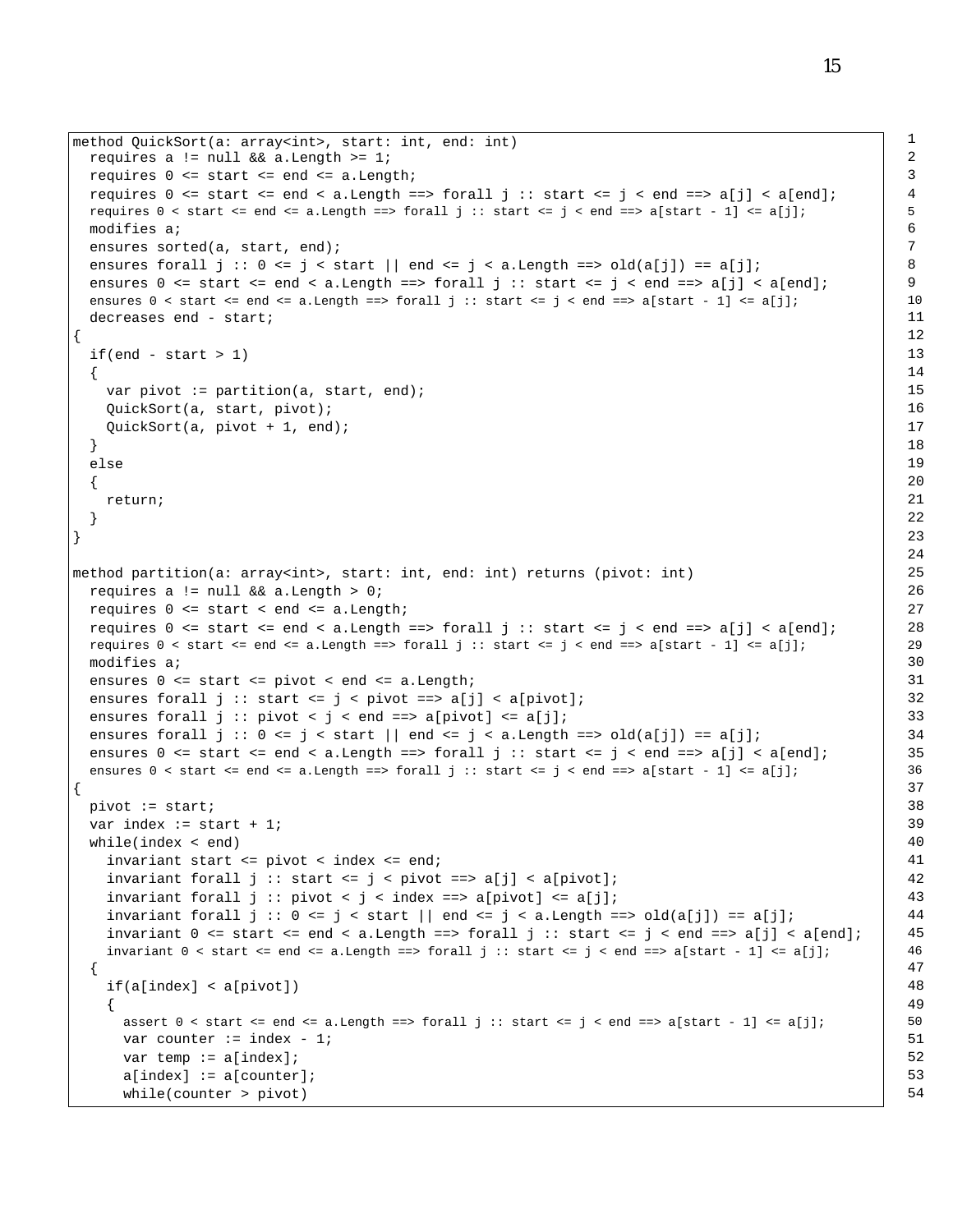16

```
 invariant forall j :: start <= j < pivot ==> a[j] < a[pivot];
    invariant forall j :: pivot < j < index + 1 ==> a[pivot] <= a[j];
     invariant a[pivot] > temp;
    invariant forall j :: 0 \le j \le start \mid \mid end \le j \le a. Length ==> old(a[j]) == a[j];
    invariant 0 \leq start \leq end \leq a. Length ==> forall j :: start \leq j \leq end ==> a[j] \leq a[end];
    invariant 0 < start \le end \le a. Length ==> forall j :: start \le j \le end ==> a[start - 1] \le a[j];
    a[counter + 1] := a[counter]; counter := counter - 1;
  a[pivot + 1] := a[pivot];pivot := pivot + 1;
  a[pivot - 1] := temp;index := index +1;
```
Figure 28. Implementation of Quick Sort

with respect to the length of the array, only looking at each element of the array *a* once.

 $\{$ 

}

 } }

}

This implementation of the algorithm utilizes two function methods: *sum()*, which adds the values of an array *a* from *i* to *j*, and *min()*, which returns the smaller of the two given numbers.

The precondition of the algorithm *(P)* is that the given array *a* is not null (line 9), and according to the postcondition *(R)*, the sum *m* returned must be less than or equal to the sum of every subarray of the array.

The loop invariants *(Q)* concern the variables *m, n,* and *x*. The variable *x* must stay within the bounds of 0 and the length of the array *a* inclusive (line 17). Each iteration of the loop considers a new element of *a* at index *x*, ensuring that *m* is the minimum value overall (line 18) and *n* is the minimum sum of any subarray ending at *x* (line 19). This last invariant concerning *n* represents a key insight for Dafny to prove that the implementation is correct.

#### **4.6 Discussion**

Initially, the method by which Dafny proved programs was unclear. Without an understanding of the underlying principles behind Dafny, it was difficult to implement any of the algorithms. Selection sort, the first one completed, required the same amount of time to verify as bubble sort and insertion sort combined. By relating Dafny with Hoare logic principles and induction proofs, such as the technique of weakest preconditions, it became easier and quicker to formulate the necessary conditions and invariants to satisfy the algorithms' postconditions. This is one of the caveats of using Dafny: proving programs requires comprehension of the verification methods that Dafny automates. However, once

```
function method sum(a: array<sub>i</sub>int, i: int, j: int): int
   decreases j;
   requires a != null;
 requires 0 \le i \le j \le a. Length;
   reads a;
{
  if j == i then 0 else sum(a, i, j - 1) + a[j - 1]
}
function method min(a:int,b:int):int {if a > b then b else a}
method min subarray(a: array<int>) returns(m: int)
   requires a != null;
```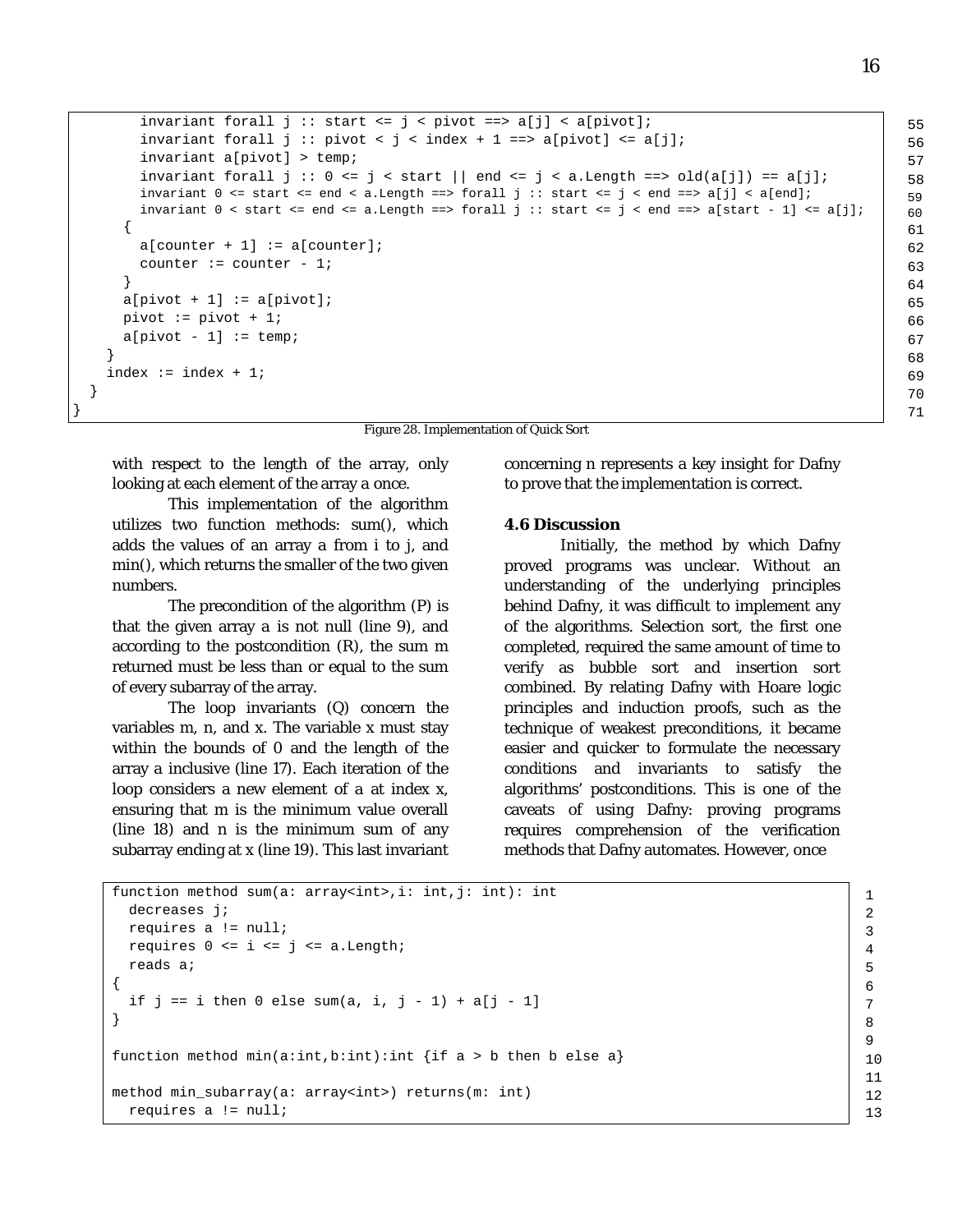```
ensures forall i, j : 0 \le i \le j \le a. Length ==> sum(a, i, j) >= m;
m : D : D : Dvar n, x := 0, 0;while(x < a.length)invariant 0 \leq x \leq a. Length;
  invariant forall i, j : 0 \le i \le j \le x == y \le m(a, i, j) == m;
  invariant forall i : 0 \le i \le x == > sum(a, i, x) >= n; {
  n := min(0, n + a[x]);
  m := min(m, n);x := x + 1; }
```
Figure 29. Implementation of Minimum Contiguous Subarray

the basics have been learned, Dafny can provide a helpful tool for program verification.

{

}

One significant improvement that could be made in the future is for Dafny to indicate in more detail the causes of verification errors. The biggest challenge faced over the course of this project was that although Dafny was able to identify errors, it failed to specify exactly which conditions were false and for what reason. Moreover, at times it was hard to differentiate between errors in the code and simply a lack of invariants to assert the correctness of these algorithms. Thus, errors that might have been quickly noticed by other languages through test cases were in some instances difficult to identify. In addition, some statements that programmers can easily identify cannot be recognized by Dafny without an invariant, and some statements that the programmer might assume Dafny needs are not actually necessary at all. More specificity in describing the errors that occur would aid dramatically in speeding up the process of writing correct code in Dafny, as currently, it is much faster to write these programs in another language.

Despite the difficulties Dafny posed, the language as a whole demonstrated considerable effectiveness in achieving the goals for which it had been designed. Although the algorithms developed for sorting elements within an array have existed for many years, implementations by individual programmers are not foolproof; minor errors could incapacitate the code, particularly in specific test cases. Without specifically developing test cases, Dafny can

identify the postconditions of each algorithm and, through induction, show that these postconditions may not hold for various instances. In several cases, errors that would have bypassed the compiler were stopped before compilation, enabling the programmer to address all issues at once as opposed to potentially missing some of the errors entirely.

In addition, the final implementations of the algorithms, with the exception of quick sort, were all less than thirty-five lines long. To write out the entire mathematical induction proof for these algorithms would fill several pages, with some intermediate steps that are evident enough not to require writing down every detail. The same thought process used with Hoare logic is needed to implement algorithms correctly in Dafny, but Dafny shortens this process significantly. Not only is the language more familiar to programmers than mathematical notation, but also the statements that Dafny requires are conclusions that it is incapable of generating without human insight, able to deduce the intermediate steps for the user. Furthermore, by addressing faults in the logic of their implementations, Dafny forces its users to develop stronger understandings of the underlying mechanisms of their algorithms.

# **5. Conclusions**

In the modern world, computers have pervaded nearly all aspects of society, and so, it is incredibly important to ensure that programs are both functional and correct. One flaw in the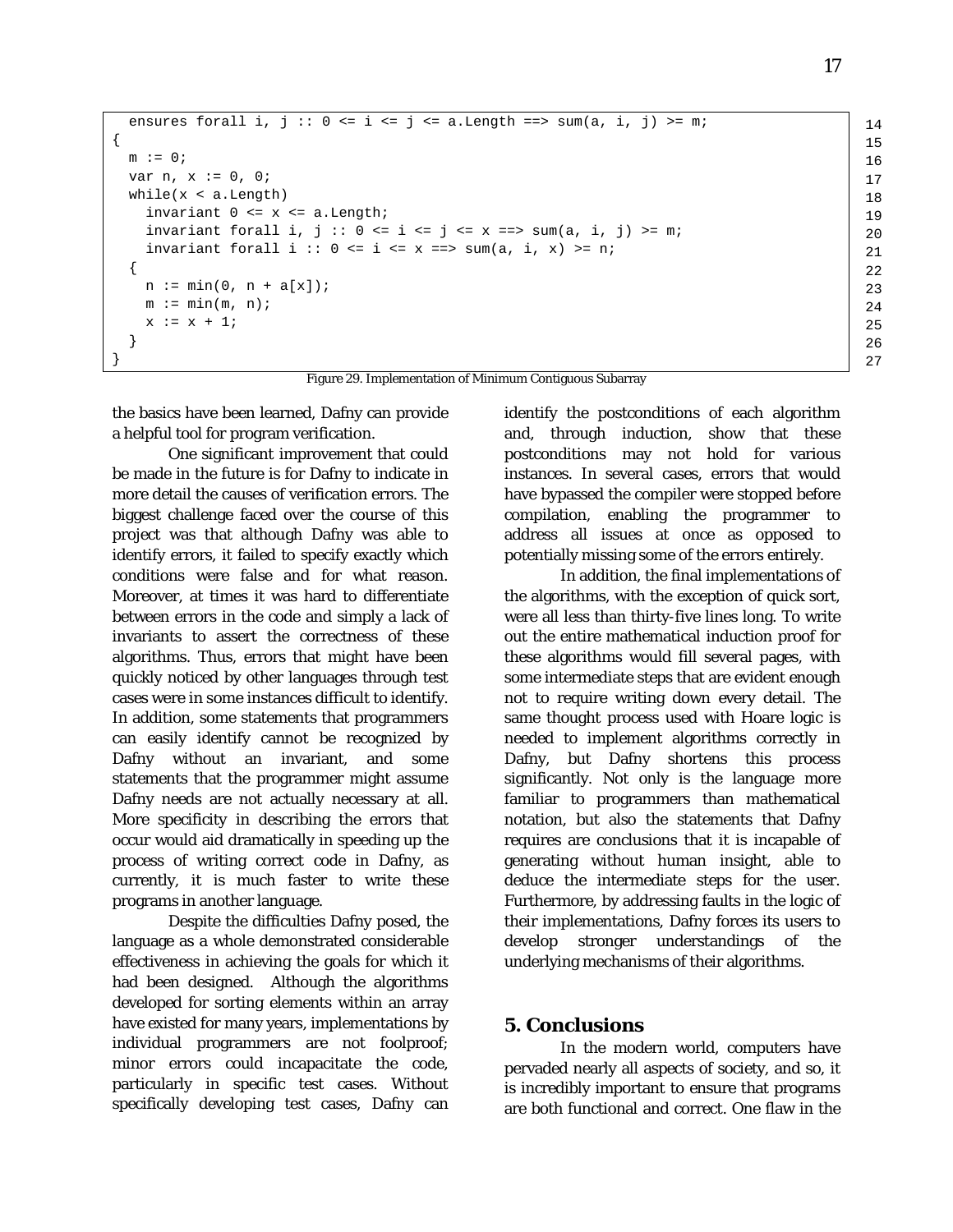code could have potentially disastrous results, like an airplane malfunction or a stock market glitch. Companies are aware of the possible consequences and try to prevent them, typically by requiring new programs to be checked rigorously with a variety of test cases; however, formal verification along the lines of Hoare logic is not commonly used in this process. While a large sample of test cases can be sufficient to show that a program is correct in most circumstances, it cannot prove that a program will run correctly for *all* test cases. It may be more difficult to approach the concept of a program's correctness theoretically with mathematical logic than to simply generate a set of test inputs, but the increased complexity of formal verification is offset by the assurance of complete functionality that it can provide.

In addition, static verification languages like Dafny can simplify the process of formal verification with a language more familiar to programmers and automatic confirmation of certain steps. Despite Dafny's shortcomings, the language holds potential for future developments. As static verification languages continue to grow, they will likely prove increasingly capable of autonomously generating the insights for which Dafny requires the user. In the future, these languages may even go beyond identifying their own errors to being able to self-correct programs.

# **6. Acknowledgements**

The authors would like to thank Dr. Santosh Nagarakatte of Rutgers Computer Science for providing valuable information regarding formal verification and processes in Dafny, as well as giving key insights for specific problems encountered along the course of this research project.

The authors would also like to acknowledge Dave Menendez, a PhD graduate student of Rutgers, who explained the fundamentals of propositional logic, and provided help for each of the algorithms written as a part of this project.

Additionally, the authors gratefully acknowledge their residential teaching assistant,

Anthony Yang, for his guidance through every step of this research process and assistance in communication with the mentors.

Lastly, the authors would like to thank the assistant director of the Governor's School of Engineering and Technology, Jean Patrick Antoine, for organizing this program and providing the opportunity for this research project. Also, this opportunity would not have been possible without the help of Governor's School sponsors, Rutgers University, the State of New Jersey, Morgan Stanley, Lockheed Martin, Silver Line Windows, South Jersey Industries, The Provident Bank Foundation, and Novo Nordisk.

# **7. References**

1"In-flight upset, 154 km west of Learmonth, Western Australia, 7 October 2008, VH-QPA, Airbus A330-303, " Australia Transportation Safety Board, 1-7, 96 (2011)

2"Final Report on the August 14, 2003 Blackout in the United States and Canada: Causes and Recommendations, " U.S.-Canada Power System Outage Task Force, 1-2 (2004).

3"Technical Analysis of the August 14, 2003 Blackout: What Happened, Why, and What Did We Learn?," North American Electric Reliability Council, (2004).

4 N. M. A. Munassar, A. Govardhan, "A Comparison Between Five Models Of Software Engineering," IJCSI **5**, 95-101 (2010).

5 T. Britton, L. Jeng, G. Carver, P. Cheak, T. Katzenellenbogen, "Reversible Debugging Software," (2012).

6 E. Roberts, "Hoare Logic," (2008), http://cs.stanford.edu/people/eroberts/courses /soco/projects/2008-09/tony-hoare/logic.html (July, 2014).

<sup>7</sup> H. K. Büning, T. Lettmann, Propositional Logic: Deduction and Algorithms (Cambridge University Press, Cambridge, UK, 1994), pp. 1- 14.